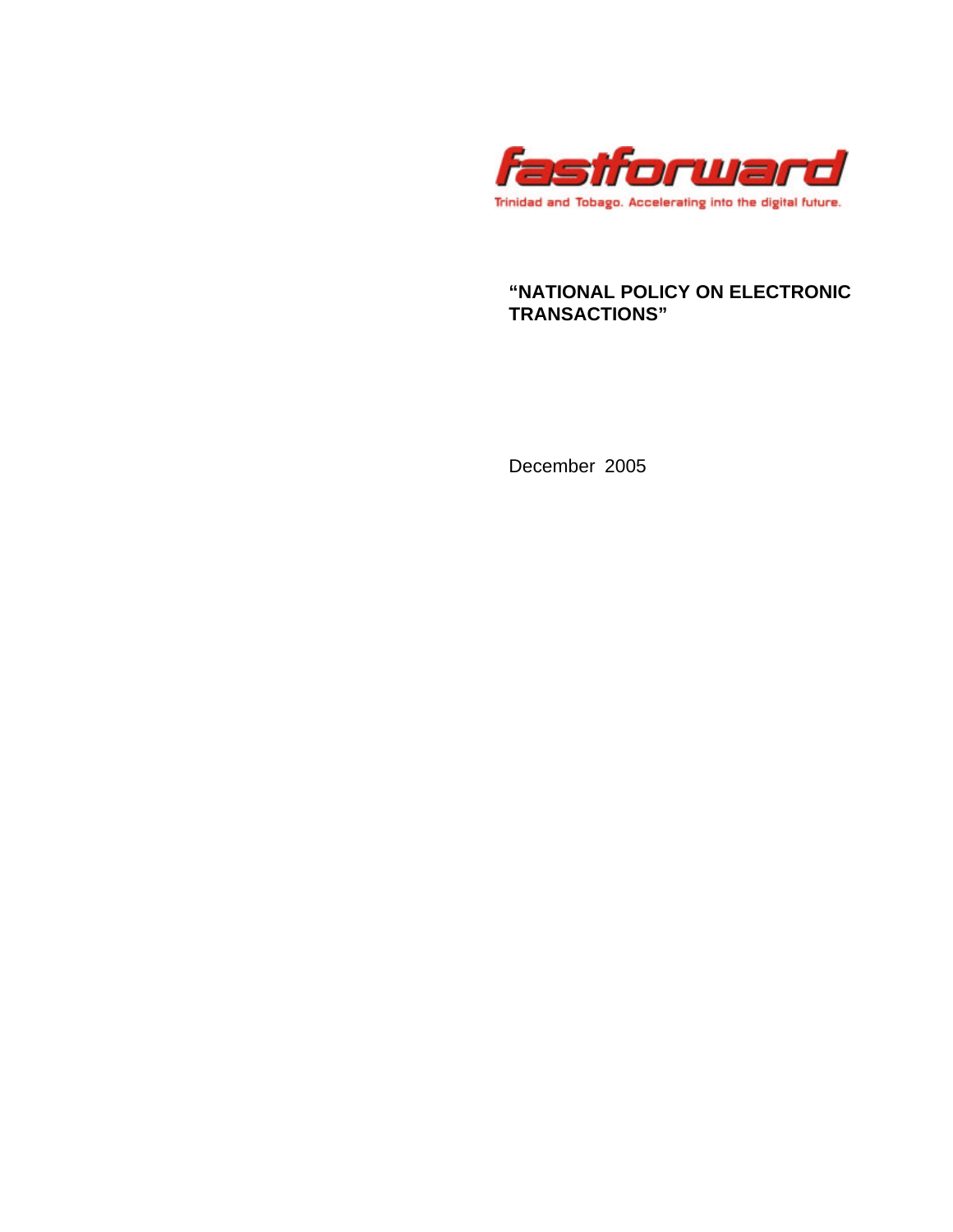# Table of Contents

| 3.0 OBJECTIVES OF THE ELECTRONIC TRANSACTIONS POLICY  8 |  |
|---------------------------------------------------------|--|
|                                                         |  |
|                                                         |  |
|                                                         |  |
|                                                         |  |
|                                                         |  |
|                                                         |  |
|                                                         |  |
|                                                         |  |
|                                                         |  |
|                                                         |  |
|                                                         |  |
|                                                         |  |
|                                                         |  |
|                                                         |  |
|                                                         |  |
|                                                         |  |
|                                                         |  |
|                                                         |  |
|                                                         |  |
|                                                         |  |
|                                                         |  |
|                                                         |  |
|                                                         |  |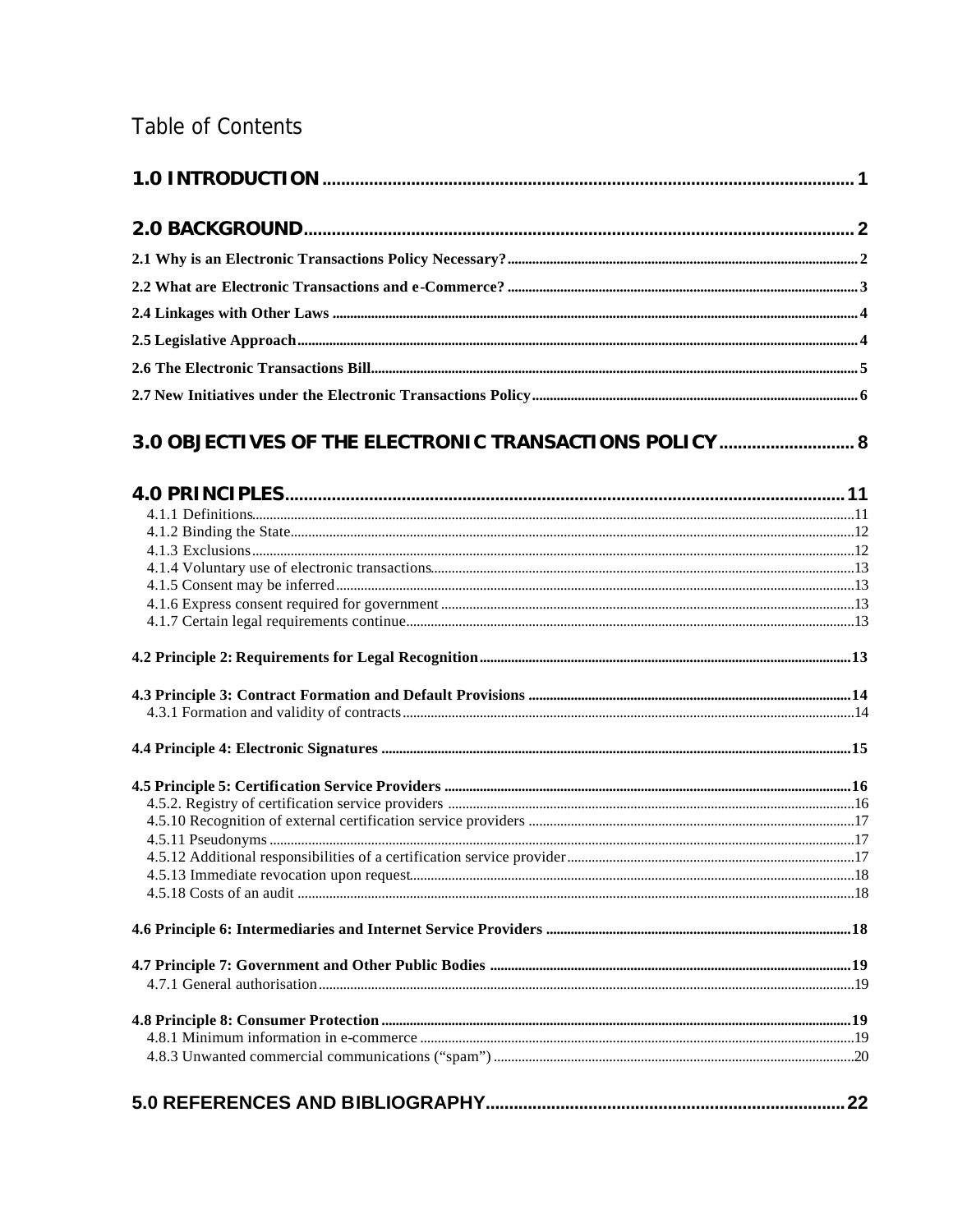# **1.0 Introduction**

The Ministry of Public Administration and Information (MPAI), through extensive consultation with the public sector, the private sector and academia, developed *fastforward*, the National Information and Communications Technology (ICT) Strategy for Trinidad and Tobago. *fastforward* is a comprehensive plan to leverage the power of people, innovation, education, information technology and infrastructure to accelerate social, economic and cultural development for all elements of society.

Electronic commerce ("e-commerce") is at the heart of the information economy and the Government of Trinidad and Tobago intends to promote the increased use of e-commerce as a catalyst for economic growth within the global marketplace. Substantial legal and policy change is anticipated as part of Trinidad and Tobago's evolution toward a knowledge-based economy. For ecommerce to flourish in Trinidad and Tobago, we must have a clear and predictable legal environment that can be trusted by citizens, institutions and businesses. Two key areas in which legislation is required are Data Protection and Electronic Transactions. This document develops the Electronic Transactions Policy, which forms the basis of the Electronic Transactions Bill.

The Government is responsible for providing the legal stability that allows for certainty and mitigates the risks of transacting electronically both locally and internationally. Citizens must be provided with the same protections that they have when conducting business face-to-face and using paper documents. Business must be able to make and enforce e-contracts and have the confidence to invest in new technologies and take advantage of new opportunities. The approach taken to provide legal certainty must be compatible with internationally accepted best practices so that business and consumers can freely operate across international borders. The Electronic Transactions Bill is *enabling* legislation that facilitates the use of modern communication technology and promotes the growth of electronic commerce.

This document sets out the policy that guides The Electronic Transactions Bill. The Bill draws upon a variety of sources, including the United Nations Commission on Trade and International Law (UNCITRAL) Model Law on Electronic Commerce, the UNCITRAL Model Law on Electronic Signatures, the European Parliament and Council Directive for a Common Framework for Electronic Signatures, and the legislation of other jurisdictions, including Singapore, Bermuda, New Zealand, Australia, Saint Vincent and the Grenadines, Sweden, Denmark, Norway and several Canadian provinces.

The central purpose of the Electronic Transactions Bill is to enable the objectives of f*astforward* to be achieved by enhancing trust in electronic commerce, removing barriers to the use of electronic transactions, clarifying the legal status of electronic documents, providing default rules governing electronic contracts, establishing a structure to recognise electronic signatures, and fostering good business practices by intermediaries and internet service providers. As a consequence, Trinidad and Tobago will have the tools to partake and progress in the global information economy.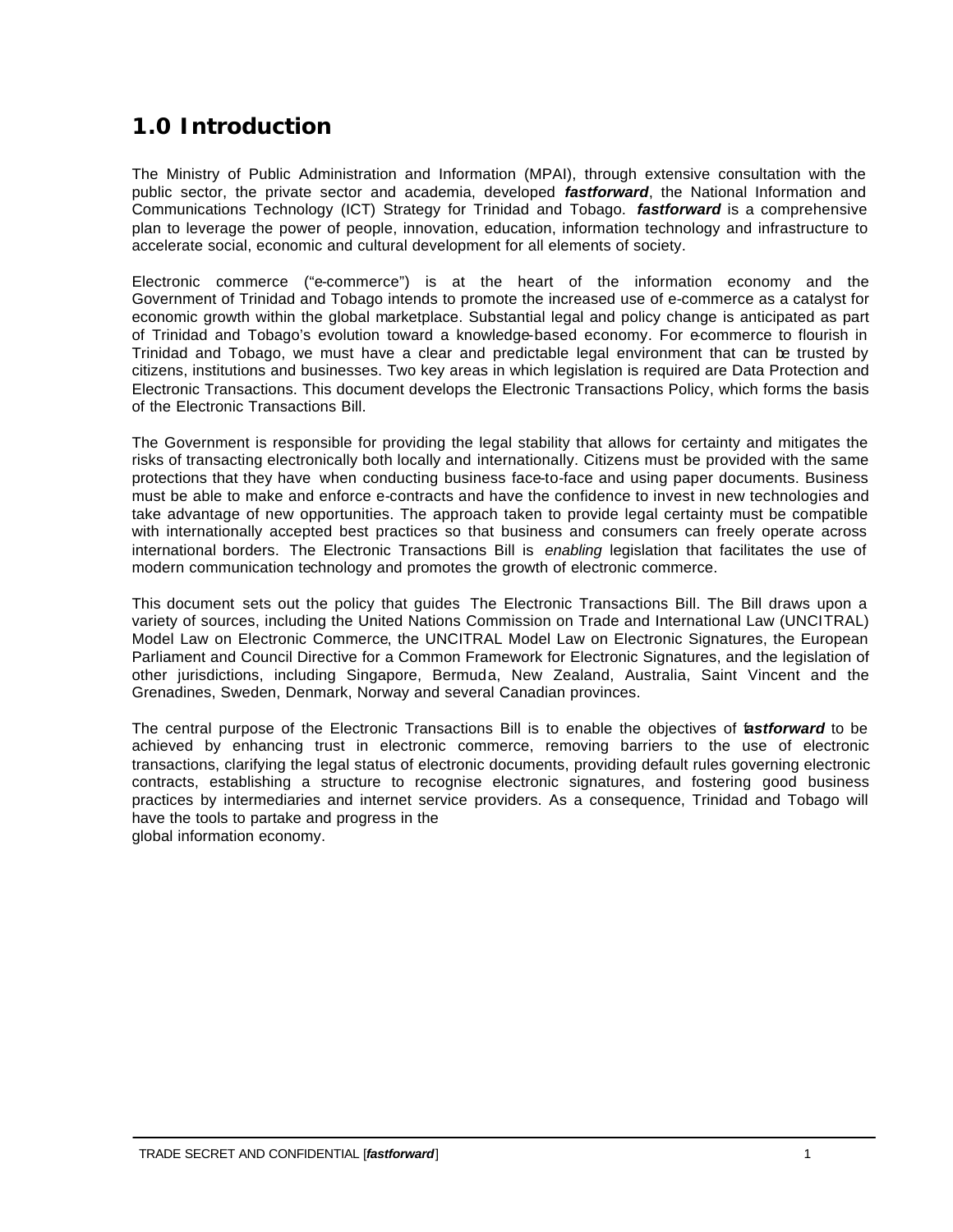# **2.0 Background**

# **2.1 Why is an Electronic Transactions Policy Necessary?**

For developing countries, ecommerce has the potential to accelerate business development through increased efficiency and reduced costs in business operations. It provides new business opportunities by facilitating access to foreign markets. It also allows business to participate in new activities, such as data and records processing, customer service and call centres, and software application development. In fact, numerous governments have announced that fostering e-commerce is a major public policy objective to achieve economic growth. Governments themselves are often in the forefront of the e-commerce revolution in developing countries by launching their own Web sites to better communicate with and serve citizens, while reducing transaction costs. As well as providing a model for technological "take up," governments find that e-government, by promoting transparency and accountability, strengthens democratic structures and civil society.

The main non-technology components for e-commerce success are economic in nature. The response of private industry to the strategy for ecommerce development and the growth of trading markets will determine how successful Trinidad and Tobago is at entering the electronic marketplace. Necessary support, however, has to come from public policy initiatives that create a stable legal and regulatory environment. Just as governments have long secured the infrastructure of market economies by providing courts to enforce contracts, a land registry system, a securities regulatory structure and the like, similarly in the information society, governments have recognized the need to establish the infrastructure necessary to underpin e-commerce. Currently, there is uncertainty about the legal recognition of electronic documents, thus raising questions about the enforceability of electronic contracts or the use of electronic documents in litigation and enforcement proceedings. A number of statutes or regulations use terms, such as "document" or "copy" or "filing," that imply the use of a paper document. Other legislation requires signatures, witnessed signatures, or seals, all of which also imply a paper-based environment. These requirements are particularly common in regulatory statutes and are a barrier to the introduction of e-government and on-line government services.

To foster trust in e-commerce, consumers must know that contracts they enter into with suppliers of goods or services on-line have the same basic legal protections as contracts made face-to-face. To aid consumers in dealing with on-line suppliers, the Government is developing a Model Code for Consumer Protection in e-Commerce. The Code will educate consumers and business about what constitutes good business practice in an electronic business environment. In addition, the Electronic Transactions Bill sets out requirements for minimum information that businesses in Trinidad and Tobago must provide consumers when contracting electronically. These include information about the place of business and how to contact the business directly by mail or phone.

Greater certainty is also required as to the validity and reliability of electronic signatures. Furthermore, w hile general contract law has adapted to electronic communications, the nature of modern cyber-commerce creates uncertainties about such matters as the time of sending and receipt of the communication when the parties themselves have failed to set their own rules. To provide greater certainty, governments have been setting out guidelines and default rules for the conduct of e-business. Legislation that clarifies these issues encourages consumers in new markets to enter into business relationships since they know that the courts will have the necessary reference points to interpret contractual agreements. The Government itself will be able to more effectively implement its *fastforward* strategy for e-government since its authority to deal with the public electronically and to carry out its work in a more efficient manner is confirmed in the Electronic Transactions Bill.

Unwanted electronic communications or "spam" has moved beyond being an annoying or even offensive nuisance to individuals and businesses to being a serious problem that threatens broader interests. If spam is defined as "unsolicited commercial email," it accounted for as much as 80 percent of global email traffic in 2004. The very viability of the Internet as an effective means of communication is at stake, as is consumer confidence in electronic transactions and ecommerce. Spam can be a source of malicious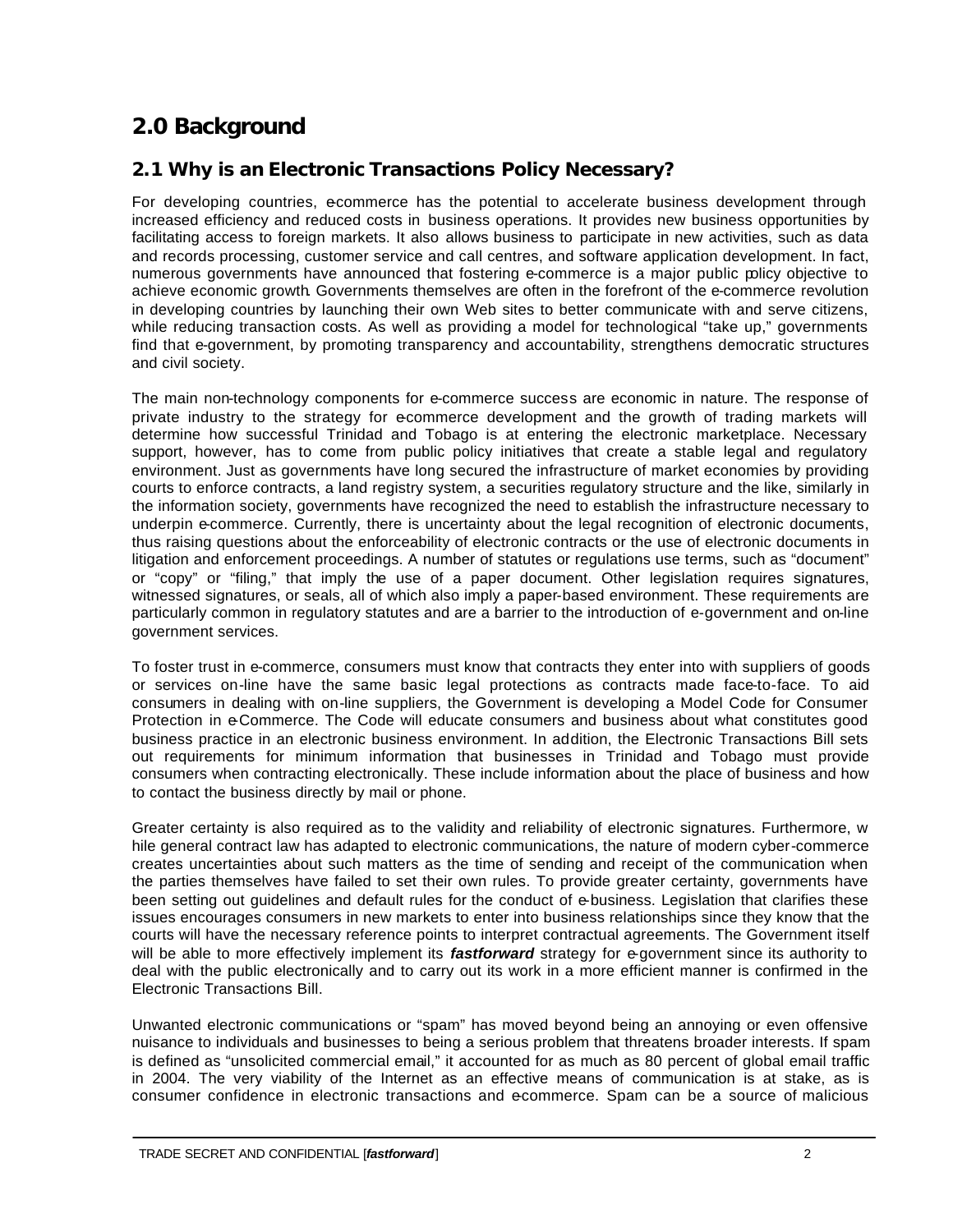harm, interferes with legitimate commercial e-mailers, and causes serious productivity losses, as well as increasing costs for Internet service providers and other intermediaries. Ultimately, spam can significantly reduce the economic and social benefits expected from the growth of e-commerce. The Electronic Transactions Bill is part of a broader strategy that will include criminal sanctions, consumer education, codes of conduct, and active co-operation with business and other stakeholders to reduce the proliferation of unwanted communication.

# **2.2 What are Electronic Transactions and e-Commerce?**

In a commercial and civil context, transactions (data messages and information) conducted over electronic networks are considered to be electronic transactions. These electronic means include, but are not limited to, e-mail and the Internet, electronic data interchange (EDI), telegram and facsimile. The term "transaction" should be interpreted broadly to include non-commercial transactions, single communications and the outcome of multiple communications (e.g., a contract). Transactions may be initiated by a human individual or by an electronic agent, that is, the term may include communications from machine to machine. E-Commerce is a particular type of electronic transaction and can be defined as the conduct of commercial activities by means of computer-based information and communications technologies. It generally involves the processing and transmission of digitized information. Examples of ecommerce range from the exchange of vast amounts of assets between financial institutions or the interchange of electronic data between wholesalers and retailers to telephone banking or the purchase of products and services on the Internet by consumers.

# **2.3 What are Electronic Signatures?**

Signatures on documents perform a number of functions, such as identification, authentication, declaration of intent, authorization, safeguarding against undue haste, integrity and originality. E-commerce will not develop to its full potential until there is a sufficiently trusted means of communicating and authenticating communications—of performing functions similar to the written signature. The purpose of electronic signatures is to offer technical means by which the characteristics of signatures can be duplicated in electronic form.

Various forms of electronic signatures are possible and no doubt over time more will be developed. For this reason it is important not to lock in a particular technology in legislation dealing with electronic signatures. Currently, electronic signatures include biometric devices, use of personal information numbers (PINS), and digital signatures. These techniques provide different levels of security and are appropriate in different circumstances. Digital signatures are the most common of the more secure methods and are created and verified by a technique known as public key cryptography. Usually algorithmic functions are used to generate two different, but mathematically related, "keys." One key, known as the "private key," is used to create the signature and the other, the "public key," is used to verify the signature. The signatory must keep the private key secret since that is the basis for authenticity, although the signatory does not need to know the key but can use a smart card or other device to "sign." The public key cannot be used to recreate the private key so it is possible for many people, including public institutions, to have a copy of the public key.

Certification by a "trusted third party" is an important element of digital signatures. The relationship between the holder of the private key and its associated public key must be capable of authentication or verification. The public key must be accessible; if the parties know each other, this can be done by prior arrangement. To make full use of e-commerce, however, strangers must be able to establish trust. Certificate service providers can operate as trusted third parties to certify the identity of the parties exchanging information over the Internet. Certificate service providers can also perform other functions, such as notary or time-stamping services.

Government can play a role in ensuring that certificate service providers are reliable by providing the public with information about certification service providers that are registered and meet requirements that ensure their reliability and the integrity of their services.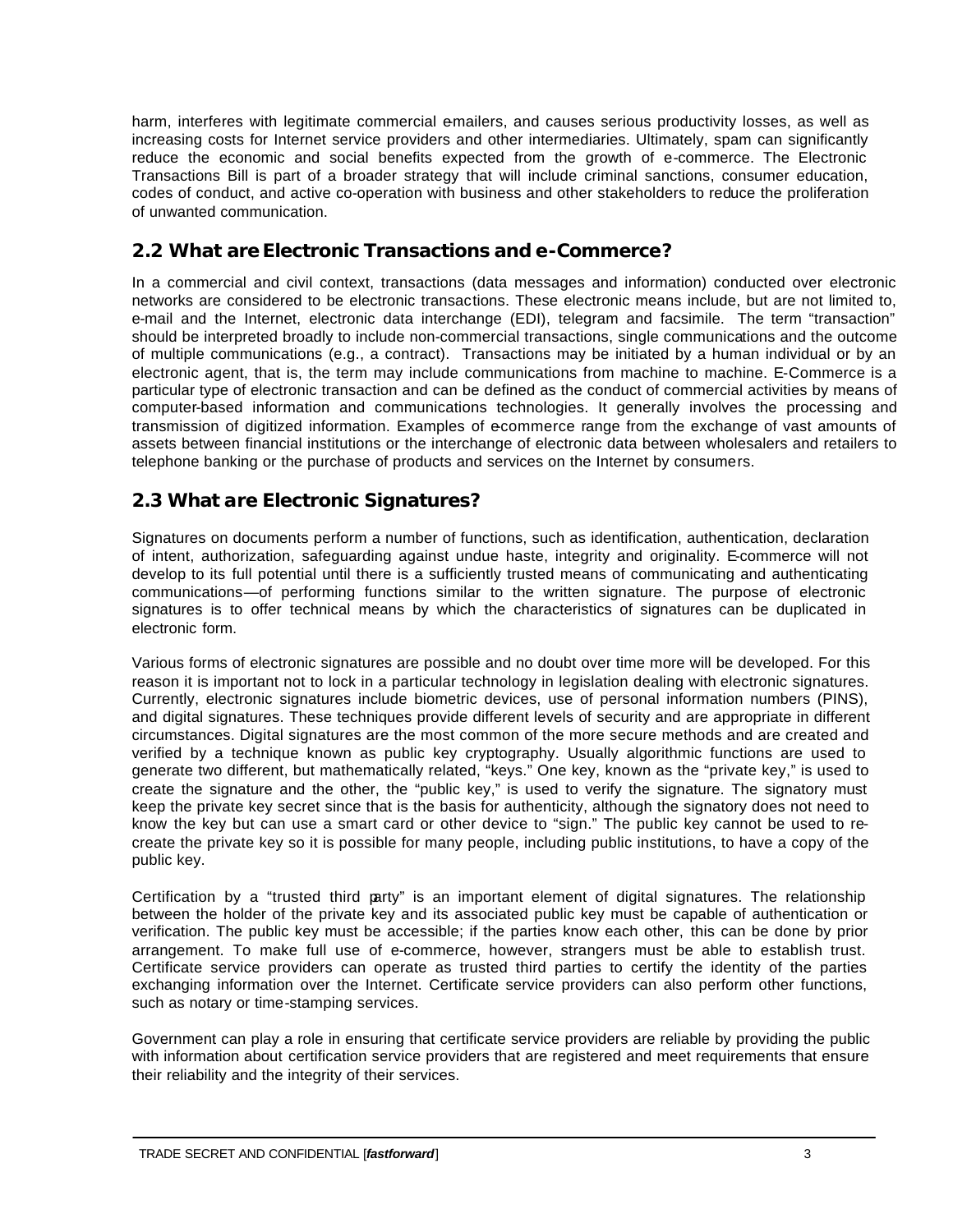# **2.4 Linkages with Other Laws**

The intent of the Electronic Transactions Policy is to remove impediments to the conduct of electronic transactions that may be found in existing legislation and to ensure that no new barriers are created by new legislation or policies. There is a direct impact on legislation or legal practices in the following areas:

- Law of contracting and the commercial code;
- Evidence Act and admissibility and validity of electronic transactions;
- **Exchequer and Audit Act:**
- Computer Misuse Act;
- Freedom of Information Act;
- Intellectual property;
- Consumer protection;
- Laws that protect personal and corporate information.

# **2.5 Legislative Approach**

Governments around the world have taken similar approaches to dealing with the issue of recognizing the validity of electronic documents. Generally speaking, all legislation dealing with electronic transactions or electronic documents states that no document, record or transaction will be found to be invalid solely because it is electronic in nature. The legislation creates **media neutrality**. It is important to note that a transaction may be invalid for other reasons—a contract that was entered into under duress will be no more valid if electronic than it were written on paper. A document that is irrelevant to a legal proceeding will be excluded as evidence by a court whether it is an electronic or paper document. The provisions regarding validity do not afford any greater evidentiary weight to electronic documents than to paper documents. The Bill does not give electronic documents any greater certainty than paper documents and basic contract law is not changed by electronic transactions legislation.

Governments have also adopted the basic concept of **functional equivalence** found in the UNCITRAL Model Law: where statutory language assumes the use of a paper document or paper-based transaction (e.g., by using a term suc h as "signature" or requiring the retention of records), the electronic transactions legislation will set out the criteria or tests that have to be met for electronic technology to fulfill the functions of the paper-based requirement. For example, one of the functions of providing individuals with paper copies of transactions is so they can review, re-read, and store them for future reference. If electronic technology allows for retention and storage for future reference and allows an electronic document to be printed, then it is said to be functionally equivalent. Also following the UNCITRAL Model Law, most electronic transactions legislation is **technologically neutral**. While it may set out criteria to determine functional equivalencies, it does not state what technology will satisfy the criteria since this may change over time.

The Electronic Transactions Bill is primarily enabling legislation that allows individuals and businesses to use electronic communications for personal and commercial purposes while knowing that their communications and transactions will have the same protections in court as paper documents. The Government will be able to effectively implement its e-government initiatives to provide better service to citizens and enhance transparency and accountability. In some areas, however, the Bill does create regulatory requirements dealing with such matters as the following: electronic signature providers and accredited signatures; improved protection for consumers doing business online; responsibilities of Internet service providers and other intermediaries; and limitations on unsolicited electronic communications or "spam." In these areas, the Government has generally chosen to take a "light touch" governance approach. For example, it establishes a regime where parties have considerable freedom to determine what form of electronic signature, if any, may be suitable for their purposes. The legislation, however, sets out criteria that define what may be considered a more secure or more reliable form of signature and creates a registration and regulatory regime to ensure the reliability and integrity of electronic signature service providers offering a more secure form of "accredited" electronic signature.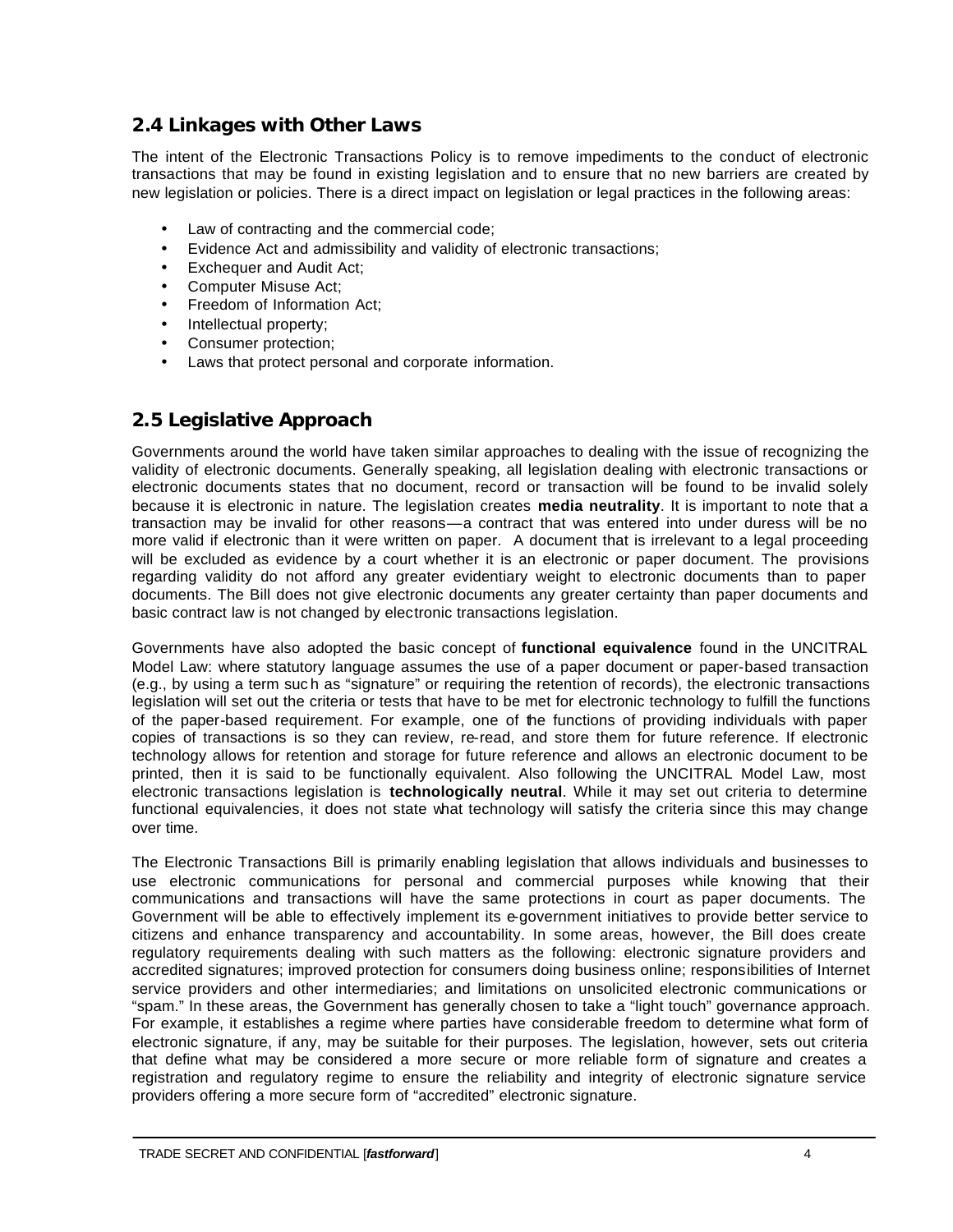Government has chosen "**co-regulation**" as the form of "light touch" regulation in this Policy and the Electronic Transactions Bill. For example, the provisions of the Bill dealing with consumer protection in ecommerce emphasize codes of conduct, consumer education, and the role of industry organisations in fostering improved ecommerce business practices, including the limitation of "spam." Co-operation and sharing of responsibilities define this form of co-regulation. Both Government and business, as well as other stakeholders, must assume responsibilities under this approach. Business organisations will find that their new role to promote and monitor responsible business practices will improve industry reputations, while giving their members the freedom and flexibility to pursue the efficiencies and opportunities offered by e-commerce. Business, consumers and other stakeholders will have opportunities to be closely involved in defining good business practices and monitoring compliance with codes of conduct. Government and business will both have responsibilities in educating consumers and disseminating information about consumer rights and good practices. Government and industry organisations will also have a role in ensuring that small business receives the guidance it will need so that the new e-commerce environment does not introduce uncertainties and that the co-regulatory approach does not impose additional costs on small enterprises.

Government continues to play an active role under co-regulation by enforcing regulatory requirements through prosecutions and other sanctions and ensuring compliance with good business practices by monitoring and other administrative measures. The Government will also take action against anticompetitive conduct if it occurs. The Government believes, however, that co-regulation encourages the flexibility that is demanded in the rapidly changing electronic environment and to support business in Trinidad and Tobago in acquiring the maturity and capacities necessary for success in the global marketplace.

# **2.6 The Electronic Transactions Bill**

This Electronic Transactions Bill will give legislative force to this Policy in the following ways:

- The Electronic Transactions Bill facilitates the use of electronic technology by providing that electronic methods of communication are legally effective and that legal requirements developed in a paper-based society may be met by using electronic technology that is functionally equivalent to those requirements.
- The Bill is based on three internationally accepted principles: media neutrality, technical neutrality and functional equivalence. *Media neutrality* means that electronic transactions and paper-based transactions should be treated the same by the law. *Technological neutrality* recognises the rapidly changing technological environment in which ecommerce and global communications operate. Legislation should not be based on particular technologies but should be structured in a manner that is independent of technological platforms so that innovation and technological experimentation are not compromised. *Functional equivalence* recognises that electronic transactions can be functionally equivalent to paper-based transactions and that there should be no discrimination between the two forms of transaction where the functional effect of a legal provision (e.g., that a document be "signed") can be met through equivalent electronic means.
- The Bill does not require that persons use, provide or accept information in electronic form without their consent. The Bill clarifies that contracts entered into electronically are valid and sets out certain "default" rules for such matters as time of dispatch or receipt of an electronic communication. It leaves a high degree of choice to parties to transactions to determine their own arrangements regarding the use of technology. It does not change the basic laws of contract.
- The Bill does, however, provide for some exclusions from the recognition of the legal effect of electronic documents and electronic signatures. In some cases, it is important to have only a single original of a document or it may be important to maintain the more formal or ceremonial aspects of the action of physically signing a document. The exclusions set out in the Bill are for wills, trusts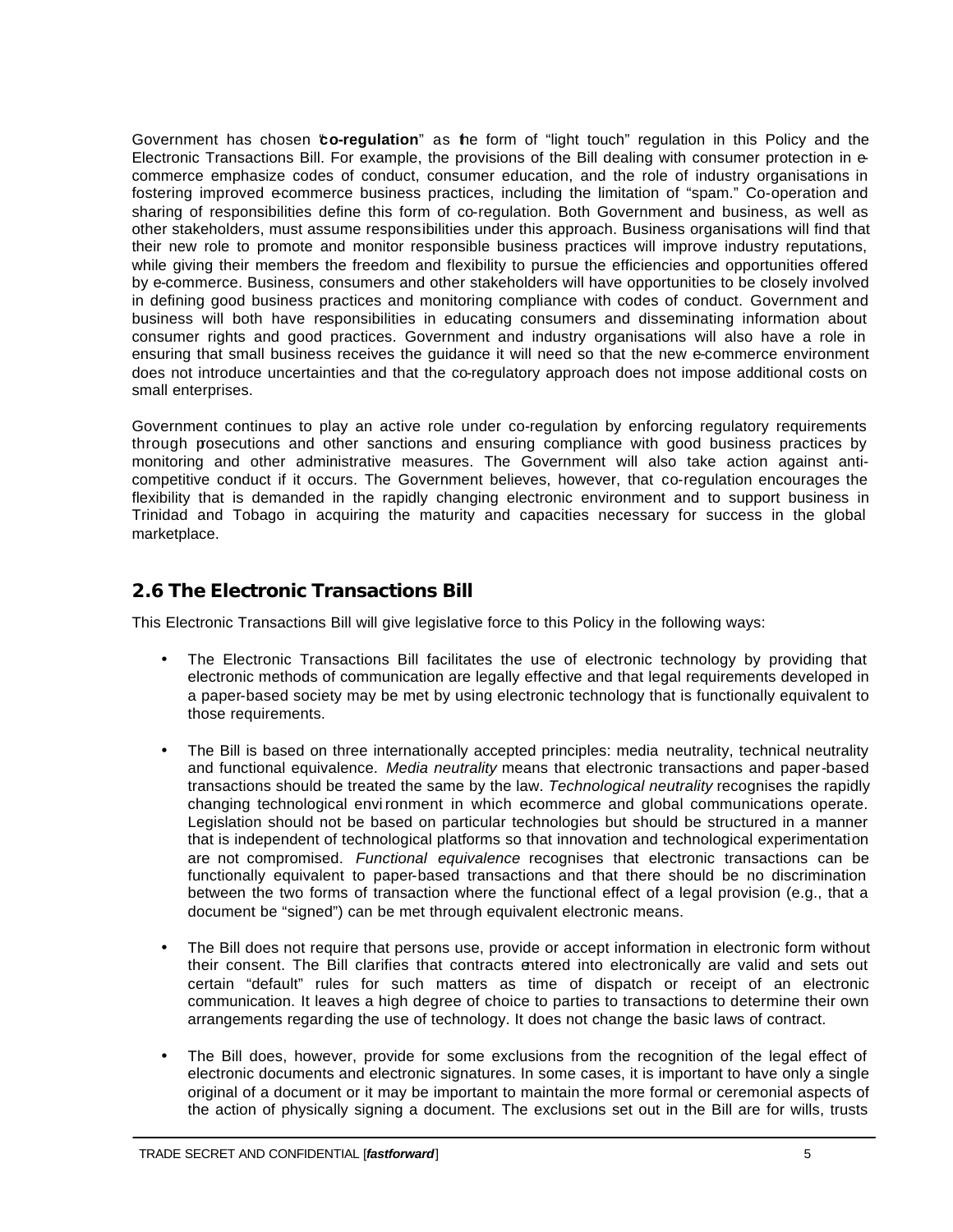created by wills, powers of attorney, provisions requiring the production of original documents for immigration, passport or citizenship purposes, and provisions relating to dealings in land or real property. Additional exclusions may be created by order of the Minister.

- The Bill authorizes the use of electronic signatures since effective use of electronic communications often require the electronic equivalent of a signature, The Bill sets out criteria for an accredited form of electronic signature that meets requirements for reliability and authenticity; and establishes a "light touch" co-regulatory structure for recognizing trusted third parties or other certifiers of the authenticity of accredited electronic signatures.
- A major purpose of the Electronic Transactions Bill is to facilitate the introduction of e-government. Consequently, the proposed legislation ensures that the Government is able to transact business electronically, including receiving or making payments of money, maintaining records, collecting, storing, transferring, receiving or otherwise handling information and documents. So that Government will have an opportunity to introduce electronic services in an orderly manner, explicit consent of government ministries and other public bodies will be required before they transact business electronically.
- The Bill introduces protections for consumers who take advantage of the opportunities for choice offered by e-commerce by setting minimum requirements for information to be provided to consumers entering into electronic contracts, such as the place of business of the party offering goods or services to the consumer. It also requires a technical means of correcting input errors prior to placing an order, and addresses the enforceability of a contract made between a consumer and an electronic agent of the other party where the consumer has made a material error that he or she did not have an opportunity to correct.
- The Electronic Transactions Bill also forms part of the Government's strategy to deal with the rapidly developing problem of unsolicited electronic communications, often referred to as "spam." The Government will also be examining the need to update legislation to deal with "cyber-crime," including the use of spam to commit fraud. This Policy's companion Policy on Data Protection deals with spam that "harvests" personal data without the individual's consent. The Electronic Transactions Bill, however, deals with the sending of unsolicited commercial email and establishes rules for "opting out" of the receipt of unsolicited commercial messages. The spam provisions deal with emerging problems with unsolicited messages delivered by means of various electronic media, such as fax, voice mail and mobile phone. Consistent with the principles underlying the Bill, the provisions dealing with spam are both technologically and media neutral.
- The Telecommunications Authority of Trinidad and Tobago has the mandate to develop service standards and the code of conduct for intermediaries and Internet service providers. The standards and code will deal with such matters as knowing the customer, protecting personal data, procedures to deal with "spam," and developing an adequate system of settling customer disputes to encourage a competitive market of internet service providers and to promote good business practices.
- The Electronic Transactions Bill limits the liability of intermediaries and Internet service providers in certain circumstances; namely, where there is no actual knowledge that information may create civil or criminal liability and where legally authorized procedures to deal with illegal content are followed when required. Compliance with the prescribed standards and the code of conduct may also affect the availability of limited liability.

# **2.7 New Initiatives under the Electronic Transactions Policy**

The Electronic Transactions Policy includes new procedures and processes designed to ensure that the objectives of the Policy and the Electronic Transactions Bill will continue to be met. It is now Government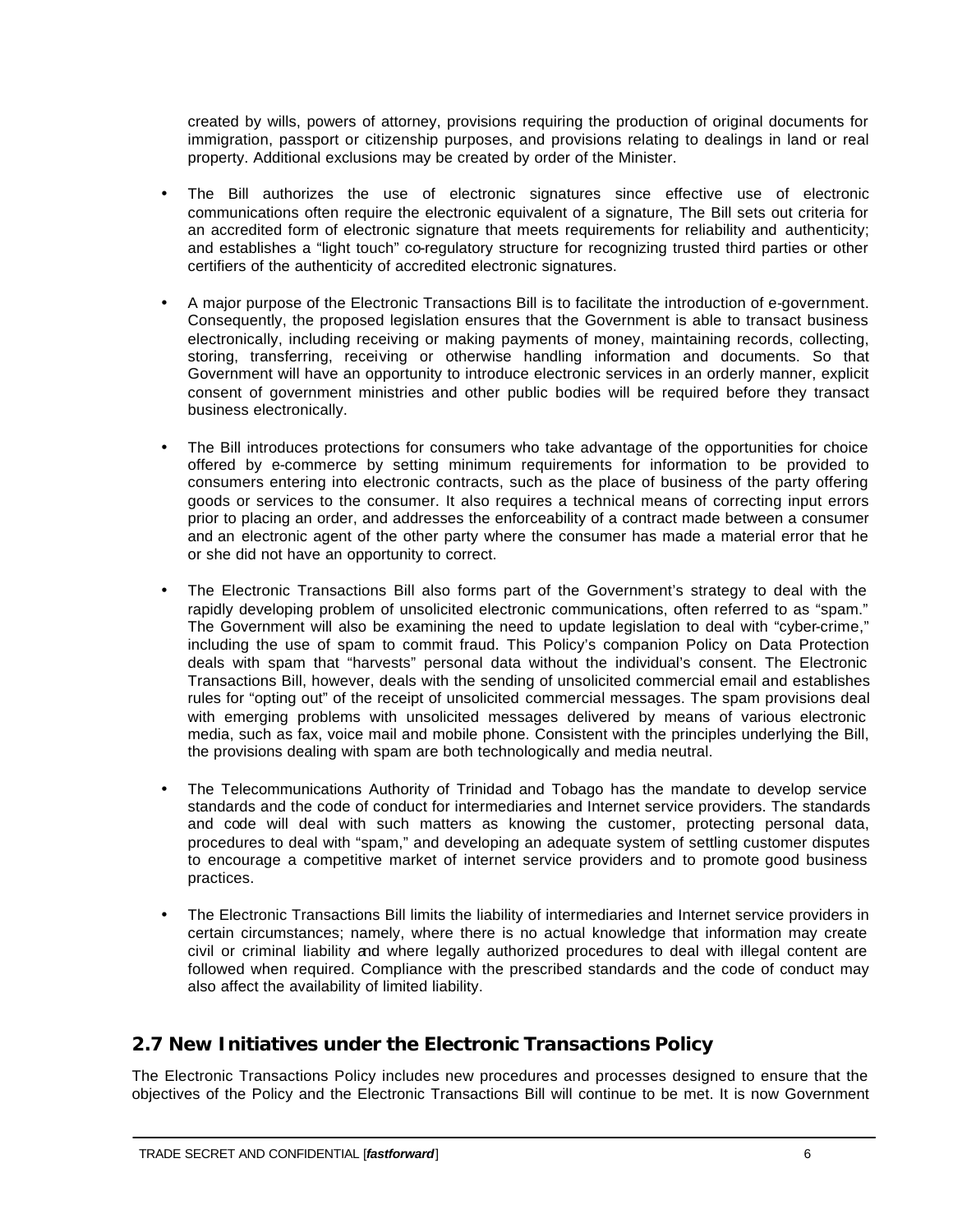policy to monitor global developments in e-commerce legislation and policy to ensure that the legislation and policy of Trinidad and Tobago remains compatible with and aligned to the developing international legal environment.

It is also now Government policy to review new policy initiatives, including the development of new legislation, to ensure that barriers to the use of electronic communication and e-commerce are not inadvertently introduced.

In addition, it is Government policy to establish a system of continuous consultation with the private sector and civil society to promote industry self-regulation or co-regulation, where appropriate, and to improve understanding of market demands. At the same time, Government will continue to provide broad-based policy guidance through education, the promotion of codes of conduct, and the fostering of self-regulatory and co-regulatory capacity.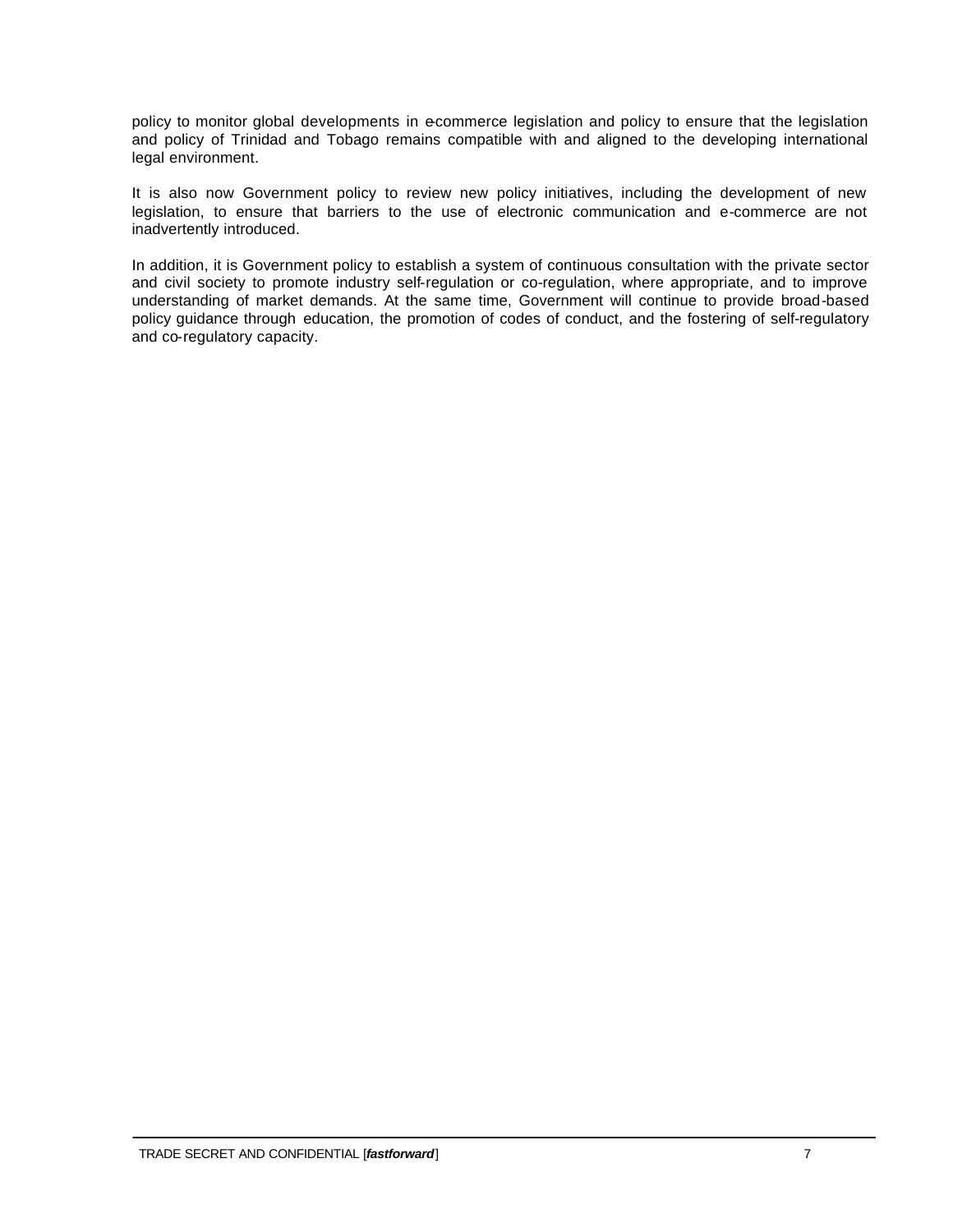# **3.0 Objectives of the Electronic Transactions Policy**

This Policy is aligned with the objectives of **Vision 2020** and relates specifically to the achievement of the Public Utilities and Infrastructure goals, both of which address Information and Communication Technology, including telecommunications.

The **Vision 2020** Focus on Infrastructure speaks specifically to the National Information and Communication policy objectives, which are to:

- Encourage competition in telecommunications;
- Establish an authority to facilitate information gathering and dissemination systems;
- Decentralize access to information and improve data collection;
- Encourage a culture of research and development;
- Enact legislation to facilitate implementation of the above;
- Amend antiquated laws to support the use of available technology and dissemination of information;
- Encourage the formation of private sector data collection services.

The **Vision 2020** Focus on Public Utilities addresses the Telecommunications policy objectives, which are to;

- Implement the National Information and Communications Technology Plan (2003-2008);
- Improve service standards and accessibility to ICT;
- Develop a high speed National Information Infrastructure.

E-commerce introduces new elements into commercial transactions, which traditionally are based on faceto-face interaction and exchange of paper documents. The legal requirements and traditions that evolved in this traditional commercial environment must be modernized to accommodate the global electronic age. Through this Policy and the Electronic Transactions Bill, the Government is taking action to remove legal barriers to the use of electronic transactions and to avoid new barriers being created.

This Policy aims at increasing consumer confidence and trust and facilitating the creation of an environment that is conducive to the widespread adoption of e-commerce. The objectives of the Electronic Transactions Policy are to;

- **Remove barriers to the use of electronic transactions and signatures:** Government will identify and eliminate barriers to the use of electronic transactions that arise from the use of legislative language that implies paper documents, and will reduce uncertainties related to the enforcement of electronic transactions and to the recognition of electronic signatures.
- **Recognise equivalency of signature and record requirements:** Electronic signatures and records will be treated as the equivalent of traditional signatures and paper records if they meet certain criteria; for example, if an electronic signature is sufficiently reliable for the purpose for which the signature is required or if an electronic record is accessible to be useable for subsequent reference.
- **Establish a regulatory structure** for recognizing trusted third parties and other certifiers of the authenticity of electronic signatures; through co-regulation, Government will rely to a large degree on self-regulation and market forces to promote the establishment of trusted third parties and consumer information and education to ensure that users can assess capacity for reliable signature authentication.
- **Ensure the cross-border recognition and enforcement of electronic transactions and signatures**: Government will seek to avoid the exclusion of signatures authenticated in other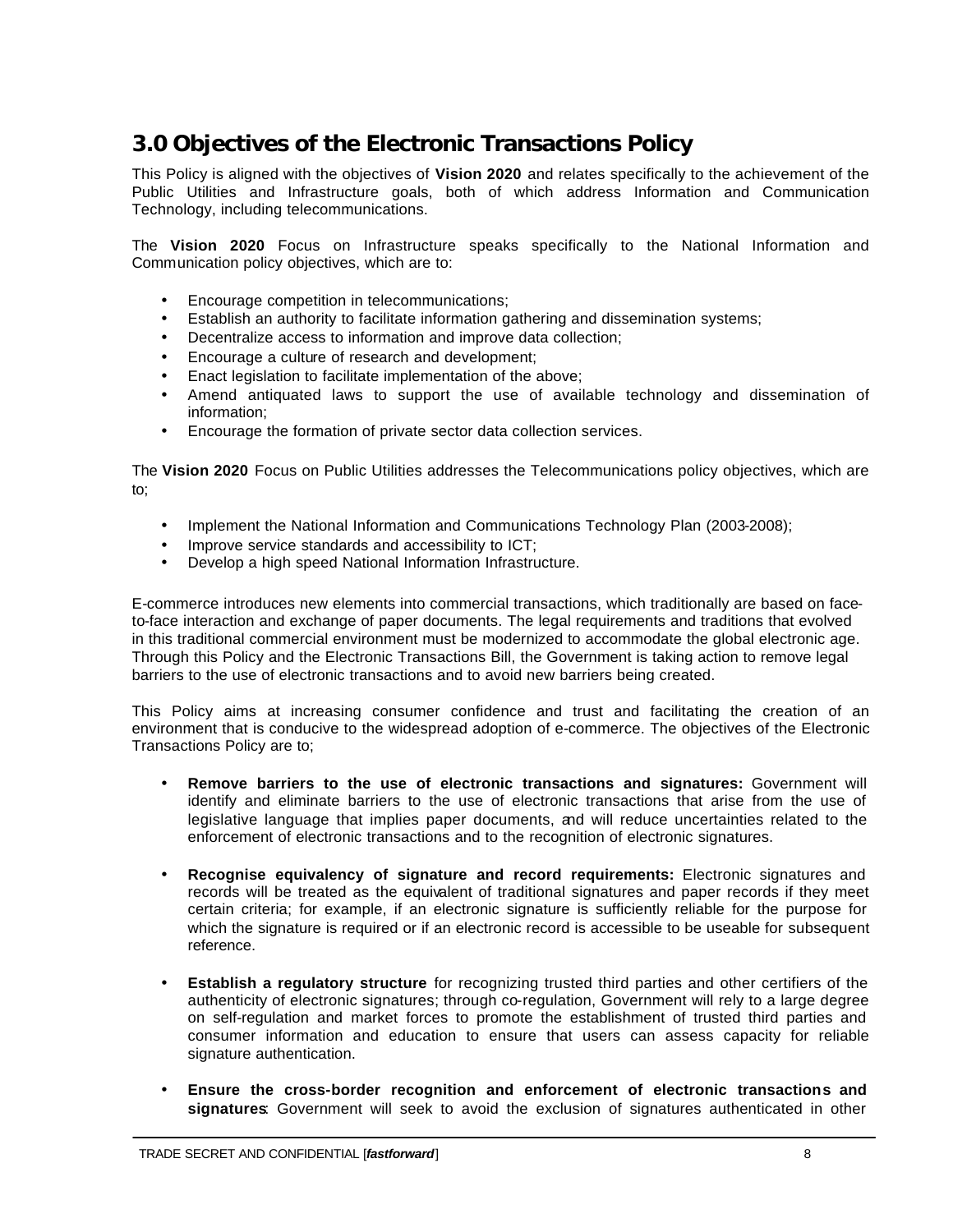jurisdictions and refrain from imposing unnecessary requirements that delay recognition of authenticated electronic signatures originating in other jurisdictions.

- **Recognise international trade implications that arise from electronic signature authentication laws:** Government will avoid using electronic signature authentication laws to erect non-tariff trade barriers to electronic commerce. When Government acts as a participant in the marketplace, it will avoid market-distorting effects to the maximum extent possible when it chooses electronic authentication requirements for its transactions.
- **Harmonise the laws of Trinidad and Tobago regarding electronic transactions with internationally accepted principles:** by referring to international models and legislation in other jurisdictions, the Government will join the international community; as well, Government will begin the task of dealing with the international problem of unwanted communications or "spam," and laying the base for increased international co-operative enforcement efforts regarding "spam," efraud and other forms of "cyber-crime."
- **Respect freedom of contract and parties' ability to vary provisions by agreement:** Electronic transaction laws will permit parties to an electronic transaction to vary the terms of most electronic authentication laws, rules or regulations by mutual agreement.
- **Allow for technological development, including different means of creating and authenticating electronic signatures:** Electronic signature technologies and approaches to authentication will not be "locked in" through legislative fiat, rather government policy and legislation will allow for changing market standards and applications in existing and future technologies.
- **Allow market-driven standards to be determined by the private sector:** The private sector should in most cases determine the acceptability of different technologies for electronic signatures and standards for electronic authentication. Through a co-regulatory approach with the private sector, Government will maintain its traditional role in consumer protection and fraud prevention and will take an active role in providing information to consumers about the reliability of particular technologies.
- **Remove the barriers to the introduction of e-government:** e-government will allow Government to serve citizens better and more efficiently and, at the same time, to enhance transparency, accountability and participatory democracy. In order to effectively implement e-government, legislative authority for electronic transactions with Government and the ability to provide services electronically must be established.
- **Encourage investment and economic participation by appropriate adjustment of legal liabilities for certain participants in the electronic marketplace**: Internet service providers and other intermediaries that act as "mere conduits" for electronic information should be assured that no liability will attach to them for content or data that could incur civil or criminal liability as long as they had no actual knowledge of the alleged activity that was contrary to the law or that they took appropriate action when they learned of it. Similarly, service providers of accredited certificates will not be liable if legal requirements are followed.
- **Enhance consumer trust** by ensuring that consumers are entitled to minimum information regarding transactions conducted over the Internet.
- **Maintain the integrity of e-commerce and the Internet** by establishing civil penalties for certain activities related to unwanted communication or "spam." This Policy and the associated Electronic Transactions Bill will be part of a broad strategy that will include criminal sanctions, codes of conduct, business "best practices" and education of both businesses and consumers to deal with this increasingly critical problem.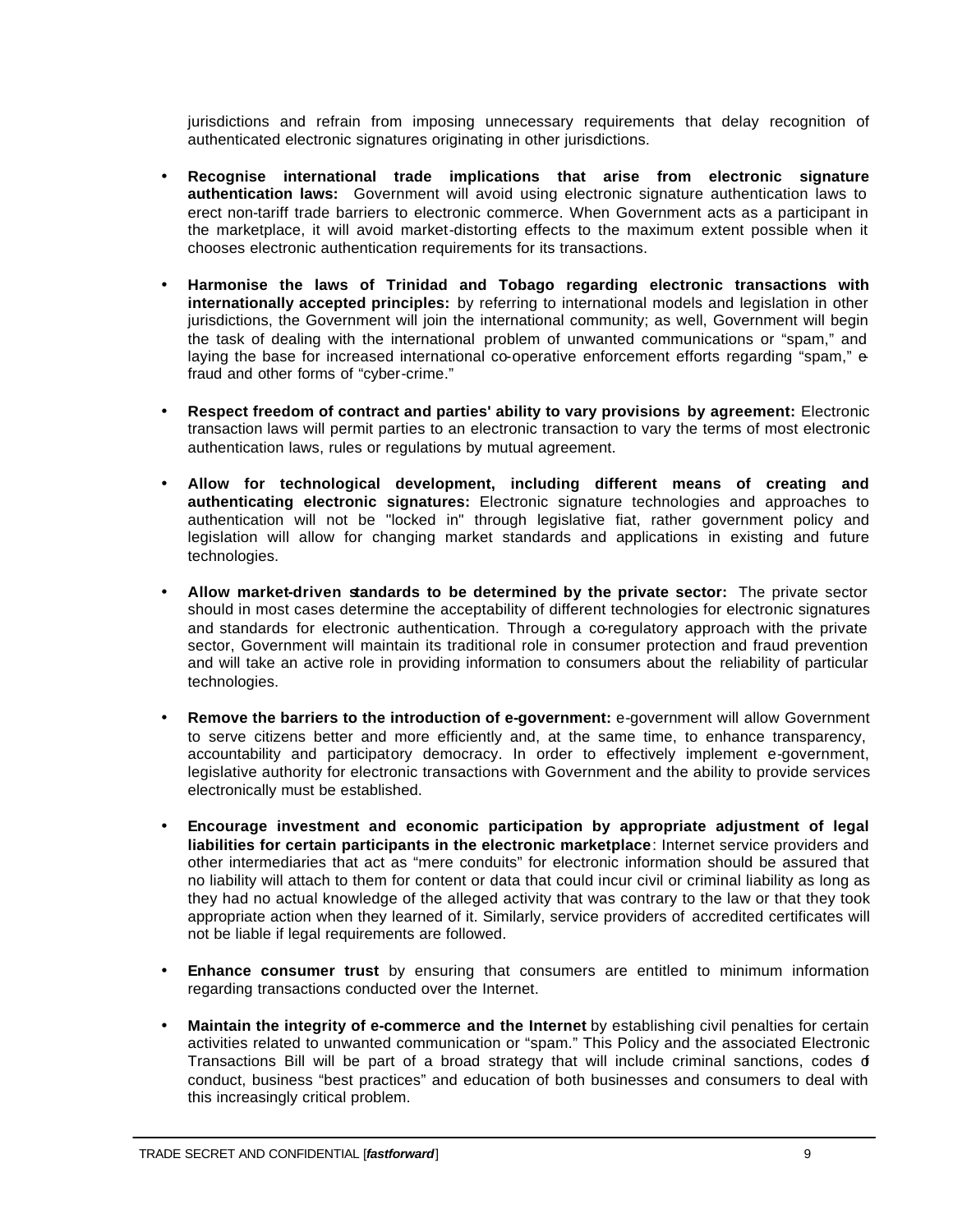The Government recognises that the challenge of providing a regulatory framework that is consistent with international standards, but that at the same time does not inhibit innovation and allows for the working of free market forces that form the foundation of e-commerce. Consequently, there is the need to promote a co-regulatory approach that relies on industry self-regulation guided by broad-based government policy. In the Government's view, a "light-handed" means of governance is appropriate.

A draft Electronic Transactions Bill was developed by the Attorney General's Department in 2001 as part of a legislative package on Electronic Commerce. This was drafted on recommendation of the National E-Commerce Policy Committee. Since then, the Government, through *fastforward* and **Vision 2020,** determined that ICT will be a major driver of the social and economic development of Trinidad and Tobago. The 2001 draft legislation is being revisited to ensure compatibility with Government priorities, as well as recent international developments in electronic commerce legislation and technologies.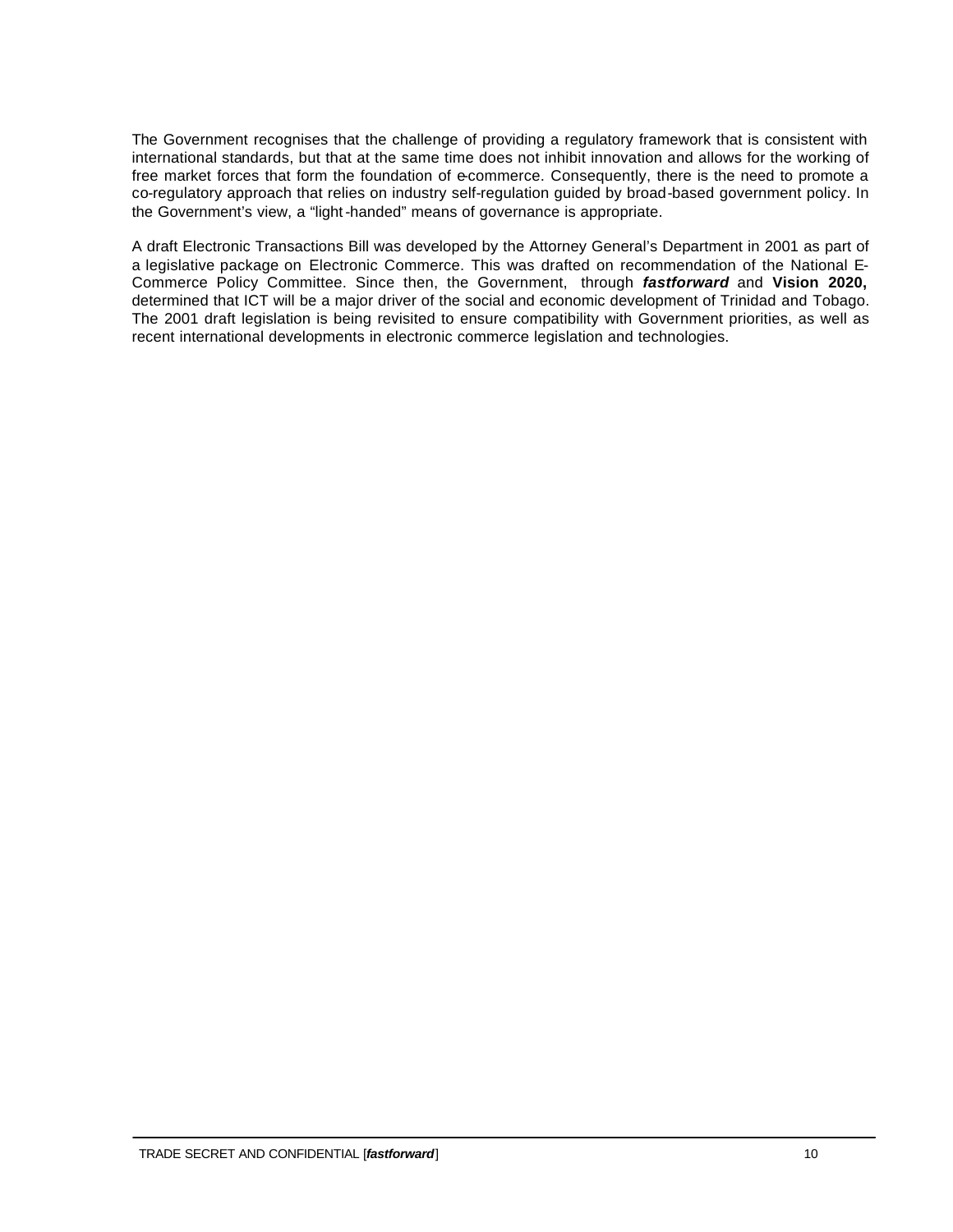# **4.0 Principles**

It is the responsibility of Government to provide a stable legal framework that removes existing barriers to trade and communications conducted over electronic networks, and eliminates potential new barriers. The Policy follows the principles of media neutrality, technological neutrality and functional equivalence as described in the Background. This Policy and the accompanying Policy on Data Protection are the first stage of legislative renewal designed to establish that the legal environment necessary to achieve the objectives of *fastforward* is in place.

The main body of work that has been recognised as the global standard for electronic transactions policy and legislation is the Model Law on Electronic Commerce, which was developed by the United Nations Commission for International Trade and Law (UNICTRAL). From this model law, the relevant sections on electronic documents have been adapted for our local legislation. Similarly, the UNICTRAL Model Law on Electronic Signatures has had a significant influence on more recent legislation dealing with electronic signatures and is recommended as a base for legislation for Trinidad and Tobago. In drafting the Electronic Transactions Bill, the Government has also drawn upon legislation in other jurisdictions, including Singapore, Bermuda, New Zealand, Australia, Saint Vincent and the Grenadines, Sweden, Denmark, and several Canadian provinces.

# **4.1 Principle 1: General Provisions**

#### **4.1.1 Definitions**

- "addressee" in relation to an electronic record, means a person who is intended by the originator to receive the electronic record, but does not include a person acting as an intermediary with respect to that electronic record;
- "certificate" means an electronic attestation that links certain signature verification data to the signatory and confirms his or her identity;
- "certification service provider" means a person who issues certificates for the purpose of electronic signatures or provides other services to the public related to electronic signatures;
- "consumer" means any person who enters or intends to enter into an electronic transaction with a supplier as the end user of the goods or services offered by that supplier;
- "electronic" means, in relation to technology, having electrical, digital, magnetic, wireless, optical, electromagnetic, biometric, phontonic or similar capabilities;
- "electronic agent" means a program or other electronic or automated means configured and enabled by a person that is used to initiate or respond to electronic records or performance in whole or in part without review by an individual at the time of the initiation or response;
- "electronic record" means a record created, stored, generated, received or communicated by electronic means;
- "electronic signature" means information in electronic form in, attached to, or logically associated with a record that is created or adopted by an individual in order to sign that record;

"individual" means natural person;

 "information" includes data, text, images, sounds, codes, computer programs, software and databases and, for greater certainty, includes personal information;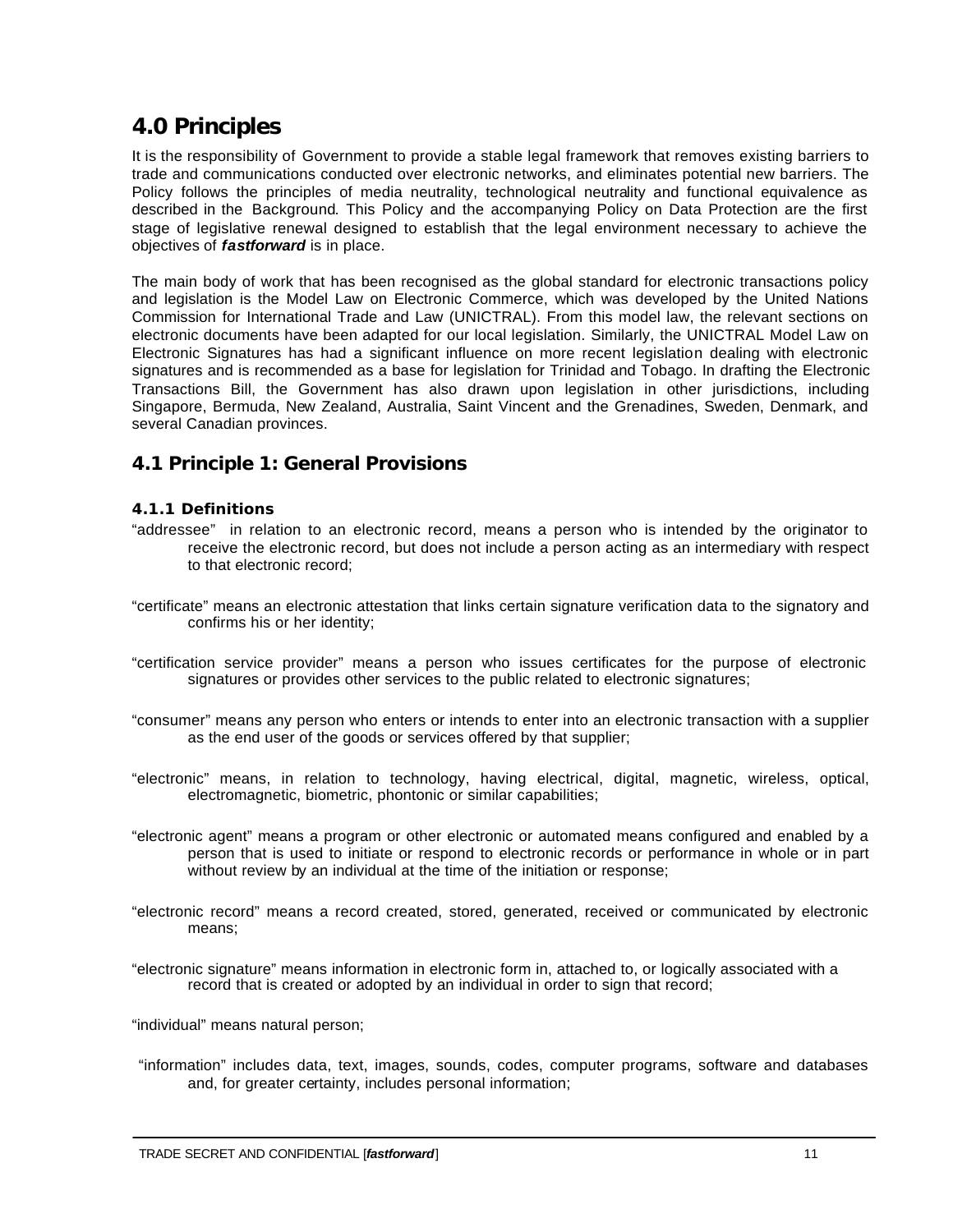- "intermediary" with respect to an electronic record, means a person who, on behalf of another person, sends, receives or stores that electronic record or provides other services with respect to that electronic record;
- "Minister" means the Minister to whom responsibility for electronic commerce is assigned, and "Ministry" shall be construed accordingly;
- "originator" in relation to an electronic record, means a person by whom, or on whose behalf, the electronic record purports to have been sent or generated prior to storage, if any, but does not include a person acting as an intermediary with respect to that electronic record;
- "public authority" means Parliament, a Joint Select Committee of Parliament or a committee of either House of Parliament; the Court of Appeal, the High Court, the Industrial Court, the Tax Appeal Board or any court of summary jurisdiction; the Cabinet as constituted under the Constitution; a Ministry or a department or division of a Ministry; the Tobago House of Assembly, the Executive Council of the Tobago House of the Assembly or a division of the Tobago House of the Assembly; a municipal corporation established under the Municipal Corporations Act, 1990; a regional health authority established under the Regional Health Authorities Act, 1994; a statutory body, responsibility for which is assigned to a Minister of Government; a company incorporated under the laws of Trinidad and Tobago that is owned or controlled by the State; a Service Commission established under the Constitution or other written law; or a body corporate or unincorporated that is established by the President's prerogative or by a Minister of Government in his official capacity or by another public authority; and any entity designated as a public authority by order of the Minister;
- "record" means any document, correspondence, memorandum, book, plan, map, drawing, diagram, pictoral or graphic work, photograph, film, microform, sound recording, videotape, machinereadable record and any other documentary material, regardless of physical form or characteristics, and any copy of any of those things
- "signatory" means an individual who holds a signature-creation device and acts either on his own behalf or on behalf of another person to create an electronic signature;
- "transaction" includes a transaction of a non-commercial nature, a single communication, or the outcome of multiple related communications.

# **4.1.2 Binding the State**

This Policy shall bind the State.

#### **4.1.3 Exclusions**

Principles 2, 3 and 4 shall not apply to any law requiring writing, or signatures or original documents for

- a) making, execution or revocation of a will or testamentary instrument;
- b) conveyance of real property or the transfer of any interest in real property;
- c) creation, performance or enforcement of an indenture, declaration of trust or power of attorney, with the exception of constructive and resulting trusts;
- d) production of documents relating to immigration, citizenship or passport matters; or
- e) any other matters that may be determined by the Minister by order.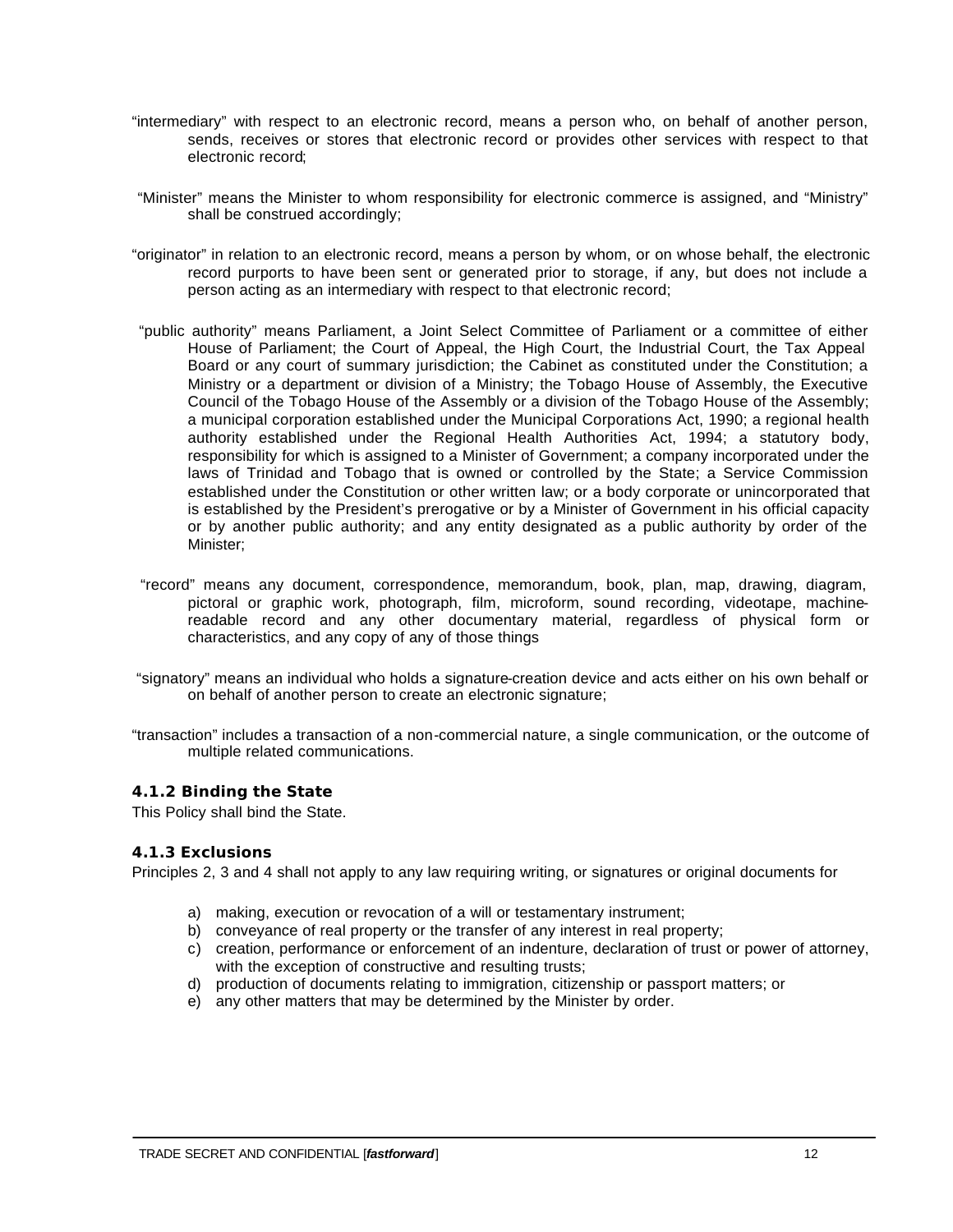### **4.1.4 Removals from the exclusion list**

The Minister, by order subject to a positive resolution by Parliament, may make this Policy or Bill applicable to any of the legal requirements listed in paragraphs (a), (b), (c) or (d) of Principle 4.1.3.

#### **4.1.5 Voluntary use of electronic transactions**

Nothing in this Electronic Transactions Policy requires a person who uses, provides, accepts or retains information or a document, to use, provide, accept or retain it in an electronic form without the consent of that person.

#### **4.1.6 Consent may be inferred**

Consent for the purpose of Principle 4.1.5 may be inferred from a person's conduct if there exists a reasonable assurance that the consent is genuine and that it applies to the information or document.

#### **4.1.7 Express consent required for Government**

Notwithstanding Principle 4.1.6, consent by Government or a public authority shall be explicit and cannot be inferred.

### **4.1.8 Certain legal requirements continue**

The Policy does not limit the operation of a law that expressly authorizes, prohibits or regulates the use of information or records in electronic form or requires that information or a record be posted or displayed in a specific manner.

# **4.2 Principle 2: Requirements for Legal Recognition**

#### **4.2.1 Legal recognition of electronic transactions**

An electronic record or information to which this Policy applies must not be denied legal effect or enforceability merely because it is in electronic form.

#### **4.2.2 Writing**

The legal requirement that a record or information be in writing is satisfied by an electronic record if the electronic record is accessible and capable of retention for subsequent reference.

#### **4.2.3 Provision of information**

The legal requirement that information or a record be provided or sent to a person may be met by providing or sending the information or record by electronic means. For greater certainty, information or a record is not provided or sent to a person if it is merely made available for access by the person, for example, on a website, or is not capable of being retained.

#### **4.2.4 Specified non-electronic form**

Where the law requires that information or a record be presented in a specified non-electronic form, that requirement is satisfied if the information or record in electronic form is organised in substantially the same way, accessible and capable of retention for subsequent reference.

#### **4.2.5 Original form**

Where the law requires information or a record be presented or retained in its original form, that requirement is met by information or record in electronic form if there exists a reliable assurance as to the integrity of the information or record and, if it is to presented to a person, the information or record in electronic form is accessible and capable of retention for subsequent reference.

#### **4.2.6 Whether information or a record is capable of being retained**

Information or a record in electronic form is not capable of being retained if the person providing the information or record prevents or does anything to hinder its printing or storage by the recipient.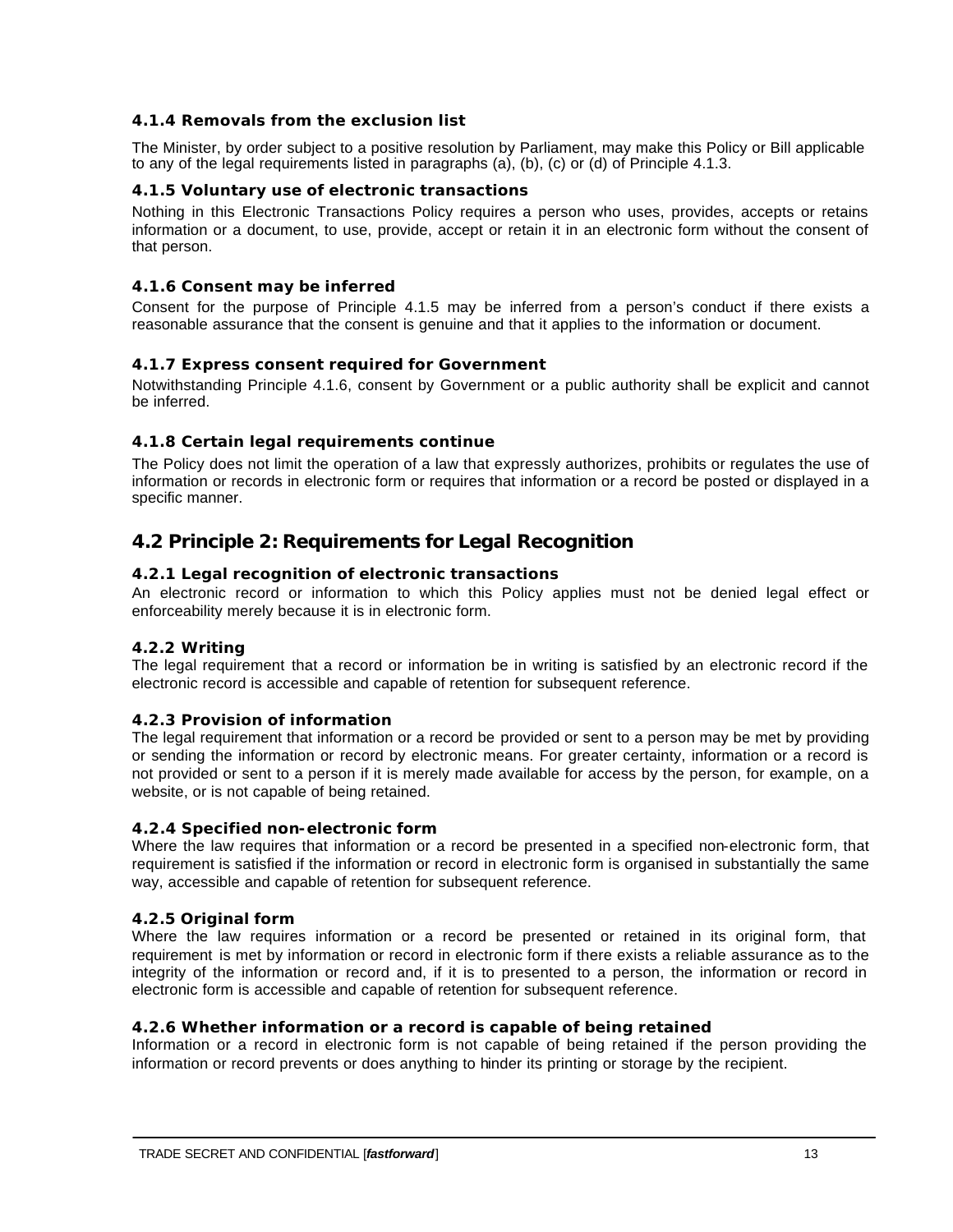# **4.2.7 Criteria for integrity and reliability**

The criterion for assessing integrity is whether the information or record has remained complete and unaltered, apart from the introduction of any changes that arise in the normal course of communication, storage and display. Reliability shall be determined in light of all the circumstances, including the purpose for which the information or record was created.

#### **4.2.8 Copies**

If information or a record may be provi ded in electronic form, a requirement under law for one or more copies of the information or record to be provided to a single addressee at the same time is satisfied by providing a single copy in electronic form.

#### **4.2.9 Electronically signed message deemed to be original document**

A copy of an electronically signed message shall be valid, enforceable and effective as the original of the message.

#### **4.2.10 Retention of electronic records**

Where the law requires that certain records or information be retained, that requirement is met by retaining records or information in electronic form.

#### **4.2.11 Admissibility and evidentiary weight of electronic records**

An electronic record will not be deemed inadmissible as evidence solely on the ground that it is in electronic form or that, if it is the best evidence, on the ground that it is not in the original form.

# **4.3 Principle 3: Contract Formation and Default Provisions**

#### **4.3.1 Formation and validity of contracts**

In the context of contract formation, the fact that the transaction is conducted in electronic form or that information or a record of the negotiation or formation of a contract is in electronic form does not affect its validity.

#### **4.3.2 Electronic expression of offer or acceptance**

Unless parties agree otherwise, an offer or the acceptance of an offer or any other matter that is material to the operation or formation of a contract may be expressed by means of information or a record in electronic form, including by an activity in electronic form such as touching or clicking on an appropriately designated icon or place on a computer screen or otherwise communicating electronically in a manner that is intended to express the offer, acceptance or other matter.

#### **4.3.3 Involvement of electronic agents**

A contract may be formed by the interaction of an electronic agent and an individual or by the interaction of electronic agents.

#### **4.3.4 Errors that occur while dealing with electronic agents**

An electronic contract formed by an individual with an electronic agent of another person is invalid and unenforceable if the individual made a material error in the information or record and the electronic agent did not provide an opportunity to prevent or correct the error and the individual notifies the other person of the error, takes reasonable steps to correct the error, and has not received or used any material benefit or value from the other person.

# **4.3.5 Attribution of electronic records**

An electronic record is attributed to a particular person if it resulted from an action of that person or through an agent or electronic agent of that person.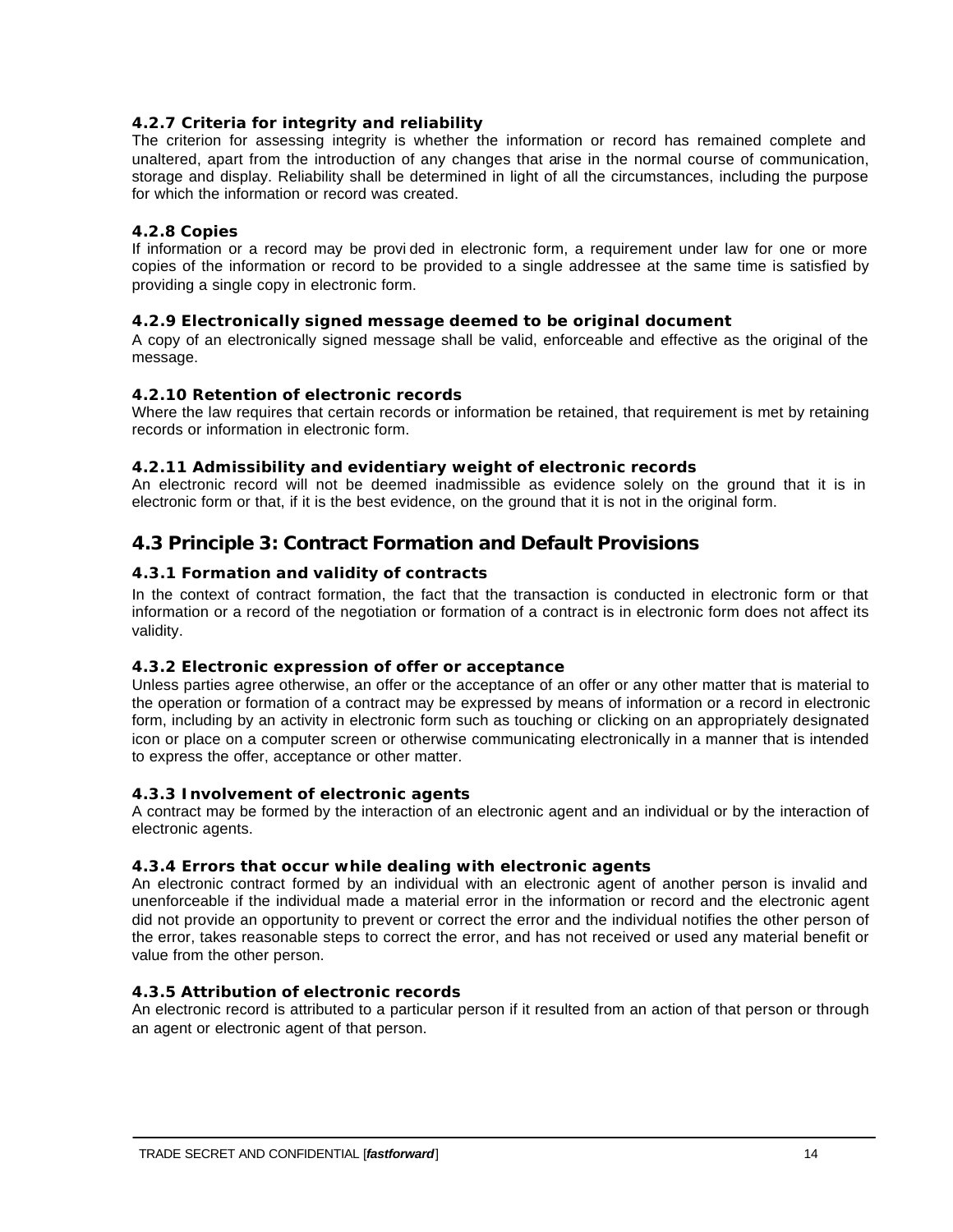# **4.3.6 Acknowledgement of receipt of electronic records**

Acknowledgement of receipt will validate an electronic transaction if, before sending an electronic record or information or by means of that electronic record or information, the originator has requested or has agreed with the addressee that receipt of the electronic record or information be acknowledged.

# **4.3.7 Time of sending of electronic records**

Unless the originator and addressee agree otherwise, information or a record in electronic form is sent when it enters an information system outside the control of the originator or, if the originator and the addressee are in the same information system, when the information or record becomes capable of being retrieved and processed by the addressee.

# **4.3.8 Time of receipt of electronic records**

Unless the originator and addressee agree otherwise, if information or an electronic record is capable of being retrieved and processed by an addressee, it is deemed to be received by the addressee when it enters an information system designated or used by the addressee for the purpose of receiving information or records in electronic form of the type sent or, if the addressee has not designated or does not use an information system for the purpose of receiving information or records in electronic form of the type sent, upon the addressee's becoming aware of the information or record in the addressee's information system.

# **4.3.9 Place of sending and receipt**

Unless the originator and addressee agree otherwise, information or a record in electronic form is deemed to be sent from the originator's place of business and is deemed to be received at the addressee's place of business.

# **4.3.10 Place of business**

Unless the originator and addressee agree otherwise, the place of business will be deemed to be the place of business that has the closest relationship to the underlying transaction if a party has more than one place of business or, if there is no underlying transaction, the principal place of business of the originator or addressee of the communication.

# **4.3.11 Habitual residence**

If the originator or addressee of a communication has no place of business, then the habitual residence of the originator or addressee is the relevant criterion for the place of sending and receipt of the communication.

# **4.4 Principle 4: Electronic Signatures**

# **4.4.1 Electronic signature**

Parties to a transaction may agree to the use of a particular method or form of electronic signature, unless otherwise provided by law.

# **4.4.2 Minimum standards for legally required signatures**

Where the law requires a signature of a person, that requirement is met in relation to an electronic record by the use of an electronic signature that meets minimum standards of reliability and integrity or is as reliable as appropriate, given the purpose for which, and the circumstances in which, the signature is required.

# **4.4.3 Reliability and integrity of electronic signatures**

Criteria that shall be used to determine the reliability and integrity of electronic signatures include

- a) whether the authentication technology uniquely links the user to the signature;
- b) whether it is capable of identifying that user;
- c) whether the signature is created using a means that can be maintained under the sole control of the user; and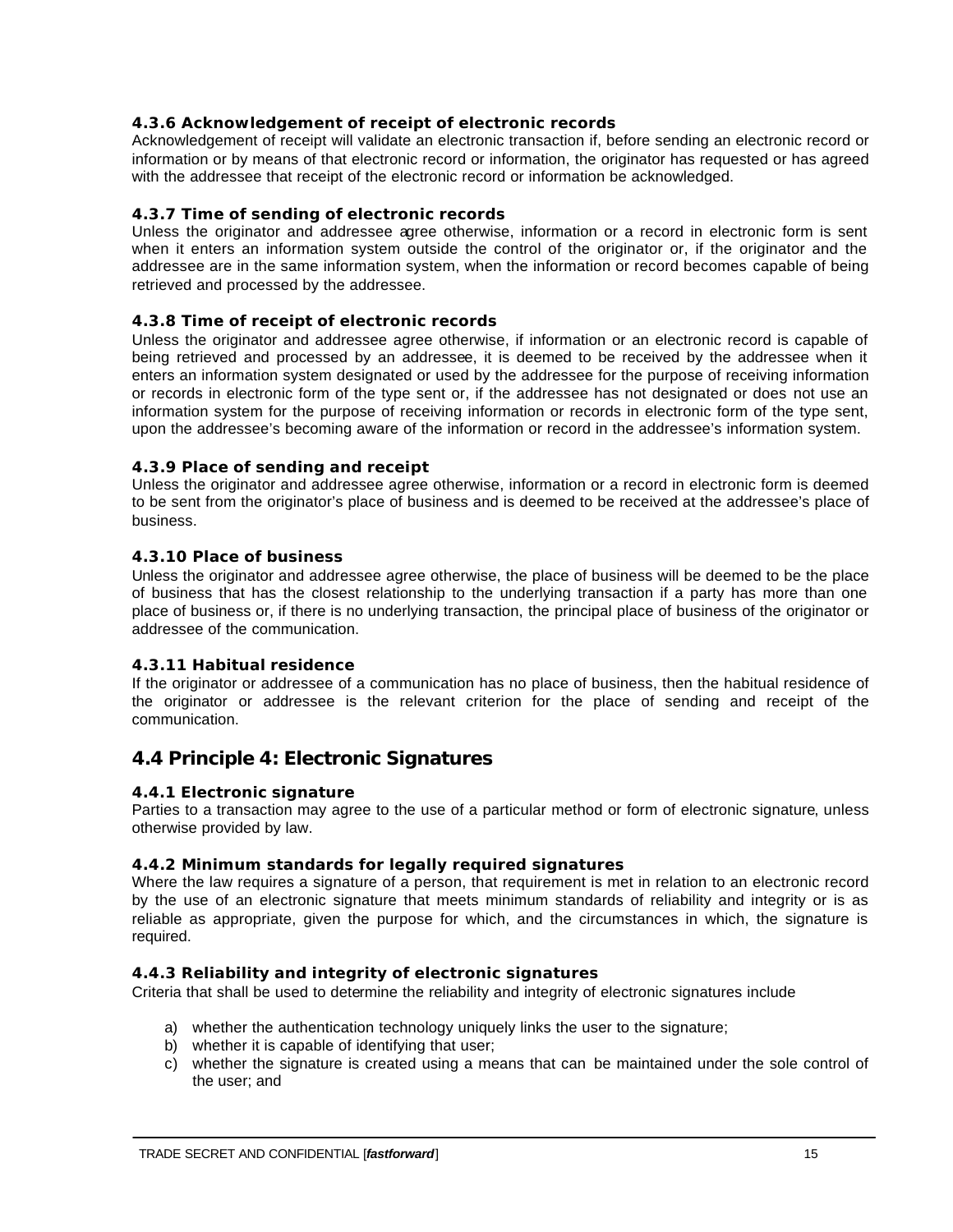d) whether the signature will be linked to the information to which it relates in such a manner that any subsequent change in the information is detectable.

### **4.4.4 Regulations regarding electronic signatures**

The Minister may by order make regulations setting out a particular form of electronic signature to meet a specific legal requirement.

#### **4.4.5 Electronic signature associated with an accredited certificate**

An electronic signature that is associated with an accredited certificate is deemed to satisfy the requirements set out in Principle 4.4.2 for reliability and integrity.

# **4.5 Principle 5: Certification Service Providers**

#### **4.5.1 Registration of certification service providers**

No personal shall offer certification services unless registered with the Minister or with such body as may be designated by the Minister by order and has provided the information required by the Minister by order.

#### **4.5.2. Registry of certification service providers**

The Minister or a designated body shall maintain a public registry of certificate service providers that includes the information required by the Minister by order; the registry shall identify those certification service providers that have declared they meet the requirements to issue accredited certificates.

#### **4.5.3 Requirements for a certification service provider that issues accredited certificate**

A certification service provider that issues accredited certificates to the public shall conduct is operations in a reliable manner and shall:

- a) employ personnel who possess the expert knowledge and experience required for these operations, especially with regard to management, technology and security procedures;
- b) apply such administrative and management routines that conform to recognized standards;
- c) use trustworthy systems and products that are protected against modification and that ensure technical and cryptographic security;
- d) maintain sufficient financial resources to conduct its operations in accordance with these requirements and any other provisions set forth in the Act, and bear the risk of liability for damages;
- e) have secure routines to verify the identity of those signatories to whom accredited certificates are issues;
- f) maintain a prompt and secure system for registration and immediate revocation of accredited certificates; and
- g) take measures against forgery of accredited certificates and, where applicable, guarantee full confidentiality during the process of generating signature creation data;
- h) comply with Principle 4.8.2; and
- i) comply with any other requirements established by the Minister by order.

#### **4.5.4 Self-Certification of compliance with the requirements for a certification service provider of accredited certificates**

A registered certification service provider shall notify the Minister or a designated body prior to offering accredited certificates to the public. The notification shall include a statement of compliance with the requirements set out in Principle 4.5.3.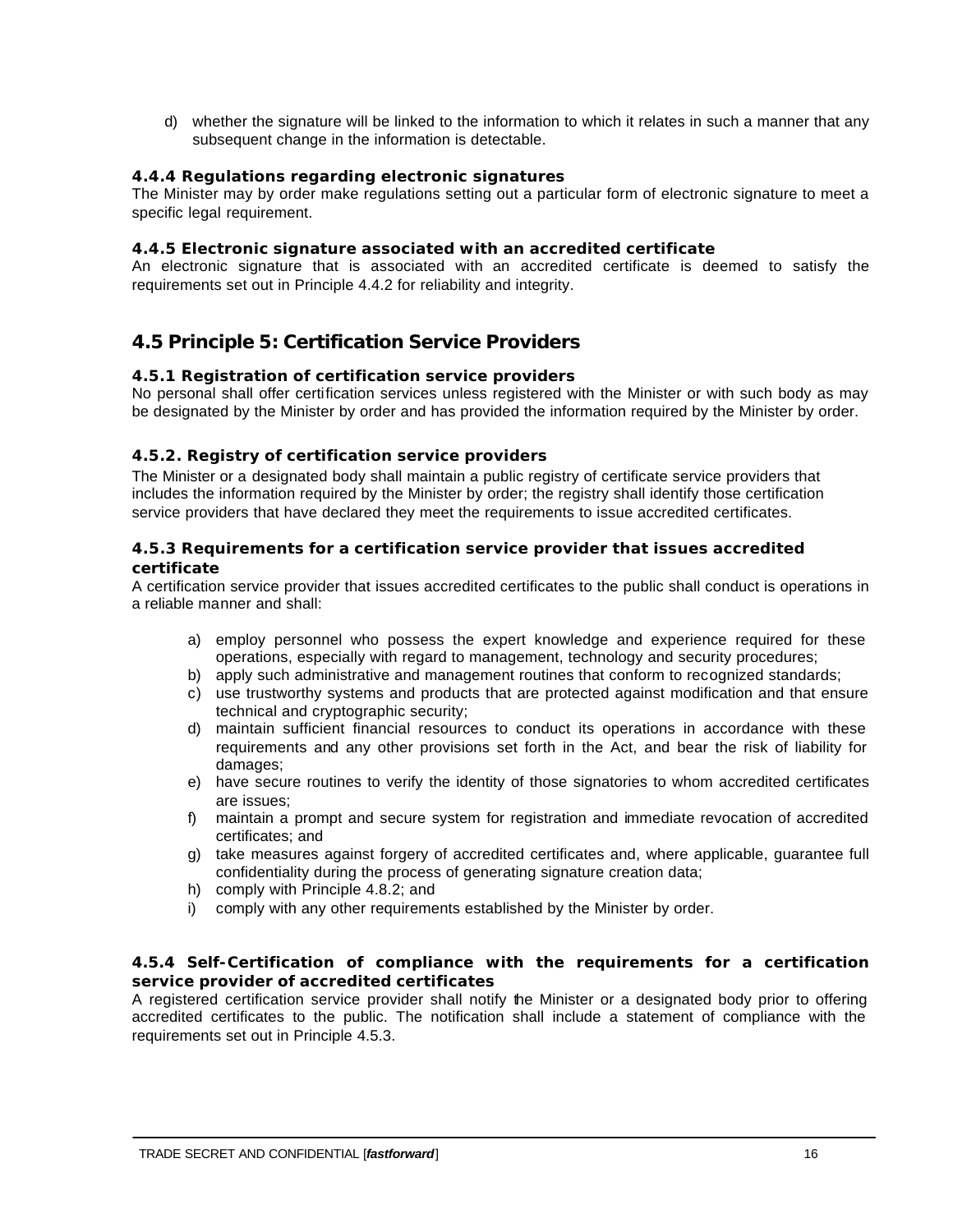### **4.5.5 Notification of compliance shall be renewed annually**

A registered certification service provider that issues accredited certificates shall provide annually the Minister or a designated body an updated notification of compliance with the requirements of Principle 4.5.3.

#### **4.5.6 Audit by the Minister**

The Minister or a designated body may conduct an audit to substantiate that the certification service provider has been or remains in compliance with the requirements of this Act. In order to perform an audit, the Minister or designated body may employ whatever experts they consider may be required.

#### **4.5.7 Responsibility to co-operate with an audit**

A certification service provider shall co-operate with and offer all reasonable assistance to the Minister or a designated body that is conducting an audit and shall make available information necessary to satisfy the Minister or a designated body regarding compliance with the requirements of this Act.

#### **4.5.8 Confidentiality**

No person who performs or has performed duties or functions in the administration or enforcement of this Act, including performing an audit pursuant to Principle 4.5.6, shall communicate or allow to be communicated information obtained in the course of performance of duties or functions under the Act to any other person except to law enforcement authorities of the Republic of Trinidad and Tobago or for the purposes of the administration and enforcement of this Act.

#### **4.5.9 Powers of the Minister to deal with failure to meet requirements**

Where the Minister or the designated body is satisfied that certification service provider no longer meets the requirements to issue accredited certificates, he may:

1) order the certification service provider to cease any or all of its activities, including the provision of accredited certificates;

2) order certification service provider to be struck from the registry;

3) take any actions that the Minister deems reasonable to ensure that the certification service provider is in compliance with the requirements set out in Principle 4.5.4.

4) make any other order that the Minister deems reasonable in the circumstances including, but not limited to, reimbursement of users of the certification service providers services or public notification of cessation of business.

# **4.5.10 Recognition of external certification service providers**

The Minister by order may recognise certificates or classes of certificates as accredited certificates issued by certification service providers or classes of certification service providers established in any other jurisdiction.

#### **4.5.11 Pseudonyms**

Certification service providers may, at the request of a particular signatory, indicate in the relevant certificate a pseudonym instead of the signatory's name.

# **4.5.12 Additional responsibilities of a certification service provider**

A certification service provider shall ensure the operation of a prompt and secure directory of certificate holders and a secure and immediate revocation service that makes it possible to check whether an accredited certificate is revoked, the validity period of the certificate or whether the certificate contains any limitations on the scope or value of the transactions for which the signature can be used.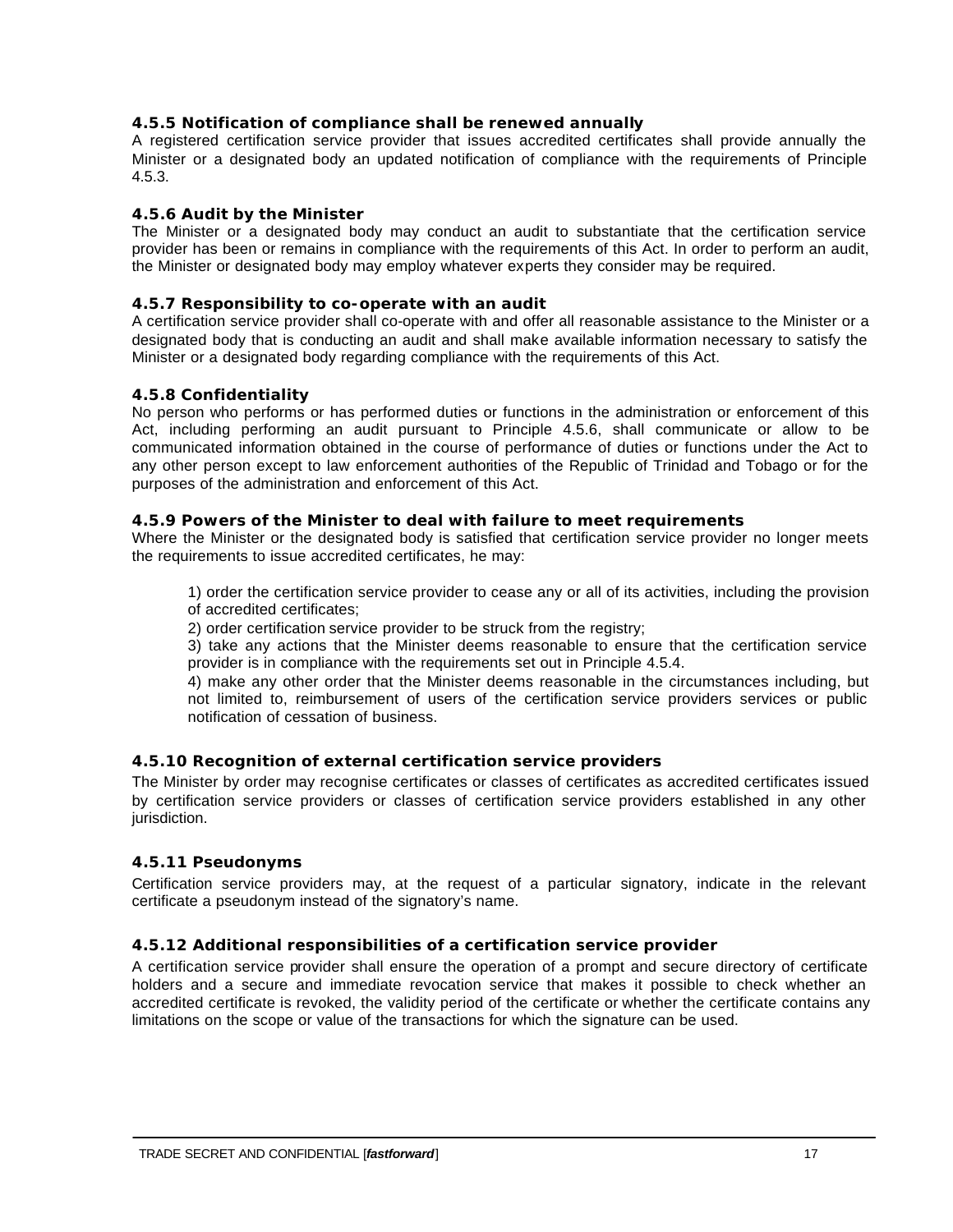# **4.5.13 Immediate revocation upon request**

A certification service provider shall revoke a certificate immediately upon the receipt of a request to do so by the signatory or if otherwise warranted in the circumstances. The certification service provider shall ensure that the date and time when the certificate is revoked can be determined precisely.

# **4.5.15 Liability of certification service provider issuing an accredited certificate**

A certification service provider issuing an accredited certificate to the public is *prima facie* liable for any damages or loss caused to anyone relying on such a certificate, due to the certificate provider not having met the requirements set forth in Principle 4.5.3 or Principle 4.4.2 or the certificate, when issued, having contained incorrect information.

# **4.5.16 Release from liability**

The certification service provider issuing an accredited certificate may be exempted from liability if the provider can show that the injury or loss was not caused by its own negligence. The certification service provider is also not liable for damages for an injury or loss arising from the use of an accredited certificate in violation of any limitations of use or scope of transaction clearly stated in the certificate.

#### **4.5.17 Same**

The provisions in Principles 4.5.15 and 4.5.16 also apply to a certification service provider that guarantees that the certificates of another service provider are accredited.

#### **4.5.18 Costs of an audit**

The Minister may order a certification service provider to pay for the costs reasonably incurred in the performance of an audit and may, by order, set fees for registration pursuant to Principle 4.5.1 and notification of compliance pursuant to Principle 4.5.4.

# **4.6 Principle 6: Intermediaries and Internet Service Providers**

### **4.6.1 Liability of intermediaries and Internet service providers**

An intermediary or an Internet service provider, who merely provides a conduit, should not be liable for the content of electronic records if the intermediary or Internet service provider has no actual knowledge or is not aware of facts that would to a reasonable person indicate a likelihood of civil or criminal liability in respect of material on the intermediary network or who, upon acquiring actual knowledge or becomes aware of such facts, follows the procedures required by Principle 4.6.2 as soon as practicable.

#### **4.6.2 Procedure for dealing with unlawful, defamatory etc. information**

If an intermediary or Internet service provider has actual knowledge that the information in an electronic record gives rise to civil or criminal liability or may be reasonably believed to give rise to civil or criminal liability, the intermediary or Internet service provider shall, as soon as practicable

- a) notify the Telecommunications Authority of Trinidad and Tobago and, if it considers it appropriate, notify the appropriate law enforcement authority of the relevant information; and
- b) where authorised by law, disclose the identity of the person for whom the intermediary was supplying services in respect of the information, if the identity of that person is known to the intermediary; and,
- c) where authorised by law, remove the information from any information processing system within the intermediary's control and cease to provide or offer to provide services in respect of that information or take any other action authorized by law.

# **4.6.3 Role of the Telecommunications Authority of Trinidad and Tobago**

Where an intermediary or an Internet service provider has notified the Telecommunications Authority of Trinidad and Tobago pursuant to principle 4.6.2 of information in an electronic record that gives rise to civil or criminal liability or that may be reasonably believed to give rise to civil or criminal liability, the Authority may take such action as it considers reasonable, including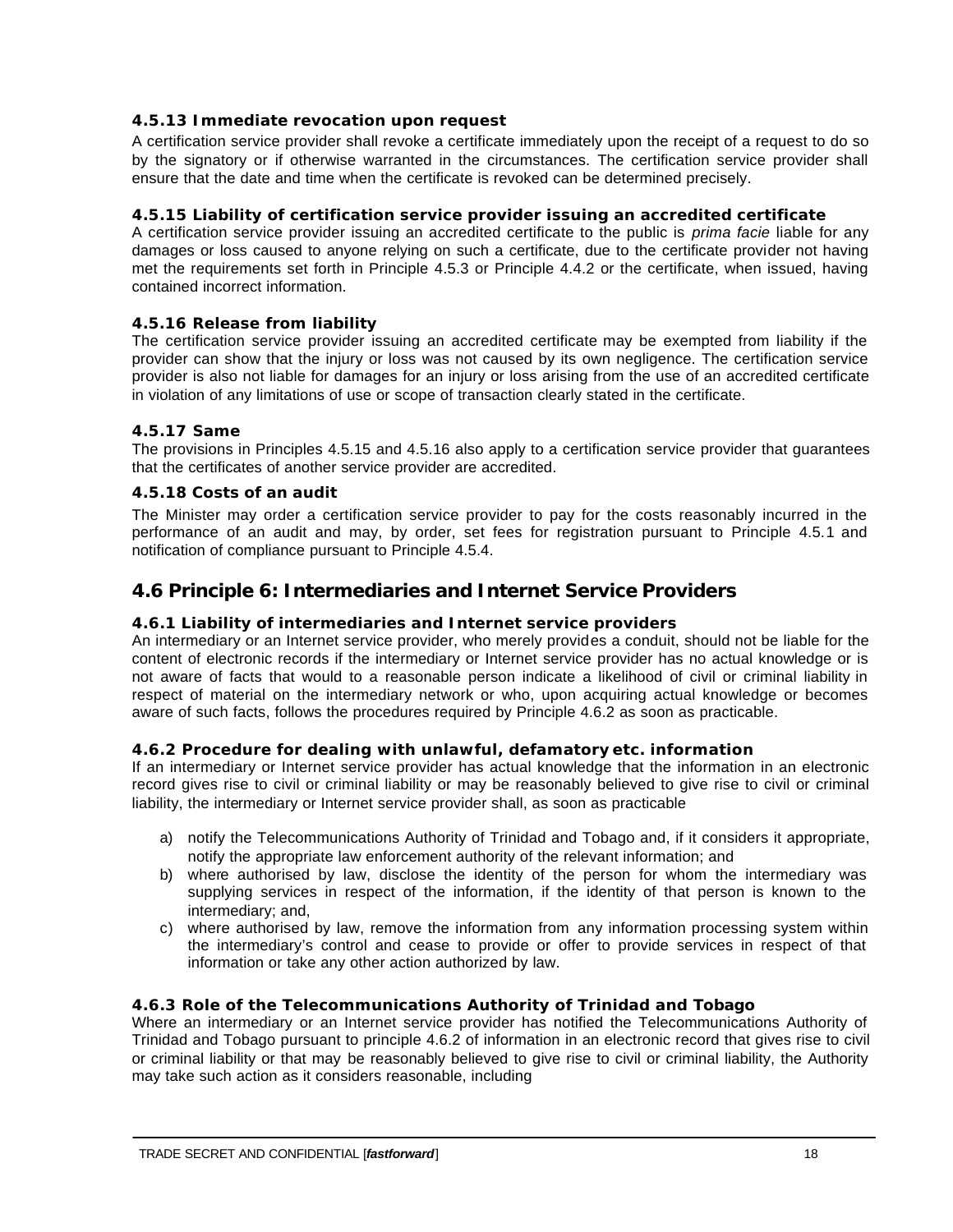- a) notify the appropriate law enforcement authorities; or
- b) seek an ex parte order of the court to require removal of the information from the information processing system, disclosure of the identity of the person for whom the intermediary was supplying services or any other action that the court considers reasonable in the circumstances.

### **4.6.4 Codes of conduct and service standards for intermediaries and Internet service providers**

Where the Telecommunications Authority of Trinidad and Tobago has developed a code of conduct and service standards for intermediaries and Internet service providers, the intermediaries or Internet service providers shall comply with the code of conduct or service standards. Compliance with relevant codes of conduct and service standards may be taken into account by courts in determining liability.

# **4.7 Principle 7: Government and Other Public Authorities**

# **4.7.1 General authorisation**

In the absence of a specific legal provision that electronic means may not be used or that electronic means shall be used in a specific way, the Government of Trinidad and Tobago and other public authorities may use electronic means to create, collect, receive, store, transfer, distribute, publish or otherwise deal with records or information**.**

# **4.7.2 Forms and filings**

Subject to Principle 4.7.1, the authority under any law or regulation to issue, prescribe or in any other manner establish a form or to establish the manner of filing a document or submitting information, includes the authority to issue, prescribe or establish an electronic form, or to establish an electronic manner of filing the document or submitting the information.

# **4.7.3 Electronic payments to Government**

A payment required to be made to the Government of Trinidad and Tobago or to any public authority may be made in electronic form in any manner specified by the Central Bank of Trinidad and Tobago or established by the Minister by order**.**

# **4.8 Principle 8: Consumer Protection**

# **4.8.1 Minimum information in e-commerce**

Suppliers with a place of business in Trinidad and Tobago or who knowingly use an Internet service provider or intermediary based in Trinidad and Tobago shall provide certain information to consumers regarding an electronic consumer transaction. The information shall include, but not be limited to: the identity, address and phone number of the supplier; the characteristics of the goods or services and their price; the arrangements for payment, delivery or performance; and the existence of a right of withdrawal**.** 

# **4.8.2 Minimum information regarding electronic signatures**

Before entering into a contract regarding the issuance of an accredited certificate, a certification service provider shall inform the party seeking the certificate in writing about the following:

- 1) the terms and conditions concerning the use of the certificate, including any limitations on its scope or amounts;
- 2) any requirements concerning storage and protection of the signature-creation data by the signatory;
- 3) the cost of obtaining and using the certificate and of using the other services of the certification authority;
- 4) whether the certification authority is accredited under a voluntary accreditation scheme or by an accreditation body in another jurisdiction; and
- 5) procedures for settlement of complaints and disputes.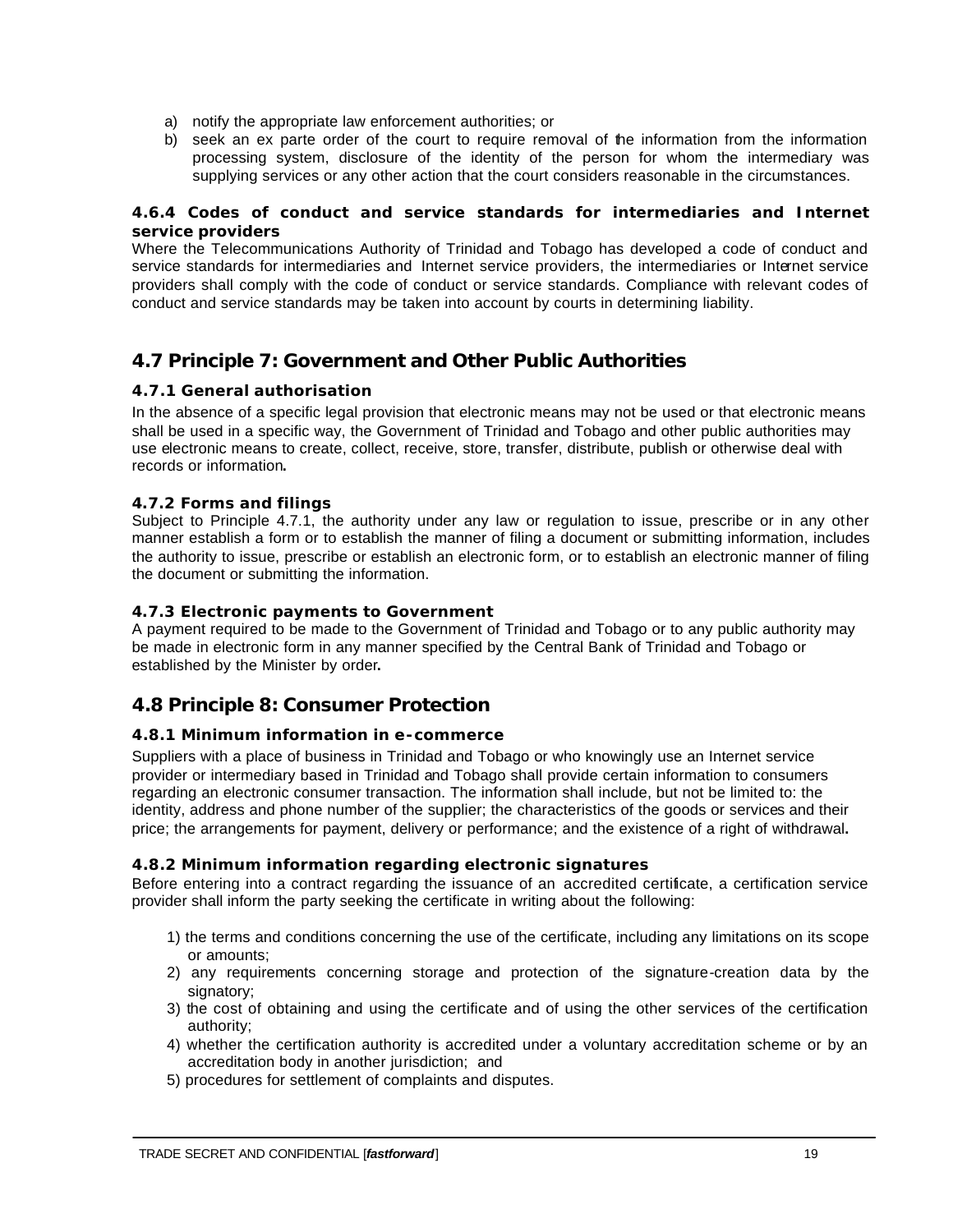# **4.8.3 Unwanted commercial communications ("spam")**

Any person who sends unsolicited commercial communications through electronic media to consumers in Trinidad and Tobago or knowingly uses an Internet service provider or intermediary based in Trinidad and Tobago to send, or who has a place of business in Trinidad and Tobago and sends, unsolicited email to consumers shall provide the consumer with a clearly specified and easily activated option to opt out of receiving future communications**.** 

# **4.8.4 Right of recission**

A consumer who is not provided with the information required by Principle 4.8.1 has the right to cancel the transaction within thirty days provided that the consumer has not received any material benefit from the transaction.

# **4.9 Enforcement**

#### **4.9.1 Failure to provide required information to consumers**

Every person commits an offence who fails to provide

- a) the information to a consumer required by Principle 4.8.1; or
- b) the information and technical capacity required by Principle 4.8.3.

#### **4.9.2 False or misleading information**

Every person commits an offence who knowingly

- a) files information pursuant to the requirements of this Act that contains false or misleading information;
- b) provides a consumer or a user of an electronic signature with false or misleading information.

#### **4.9.3 Obstruction of an audit**

Every person commits an offence who, with respect to an audit carried out pursuant to Principle 4.5.6 by the Minister or a body designated by the Minister,

- a) knowingly makes any false or misleading statement, either orally in writing to persons carrying out the audit, or
- b) otherwise obstructs or hinders them in the conduct of their duties and functions.

#### **4.9.4 Breach of obligations of confidentiality**

Every person commits an offence who breaches the confidentiality obligations established by Principle 4.5.8.

#### **4.9.5 Directors and officers**

Where a corporation commits an offence under this Act, any officer, director or agent of the corporation who directed, authorized, assented to, acquiesced in or participated in the commission of an offence is a party to and guilty of the offence, and is liable to the punishment provided for the offence, whether or not the corporation has been prosecuted and convicted.

#### **4.9.6 Duties of directors**

Every director and officer of a corporation shall take all reasonable care to ensure that the corporation complies with

- a) this Act and the regulations made under this Act; and
- b) any orders imposed by the Minister or his delegate.

#### **4.9.6 Penalties**

Every person who commits an offence under this Act is liable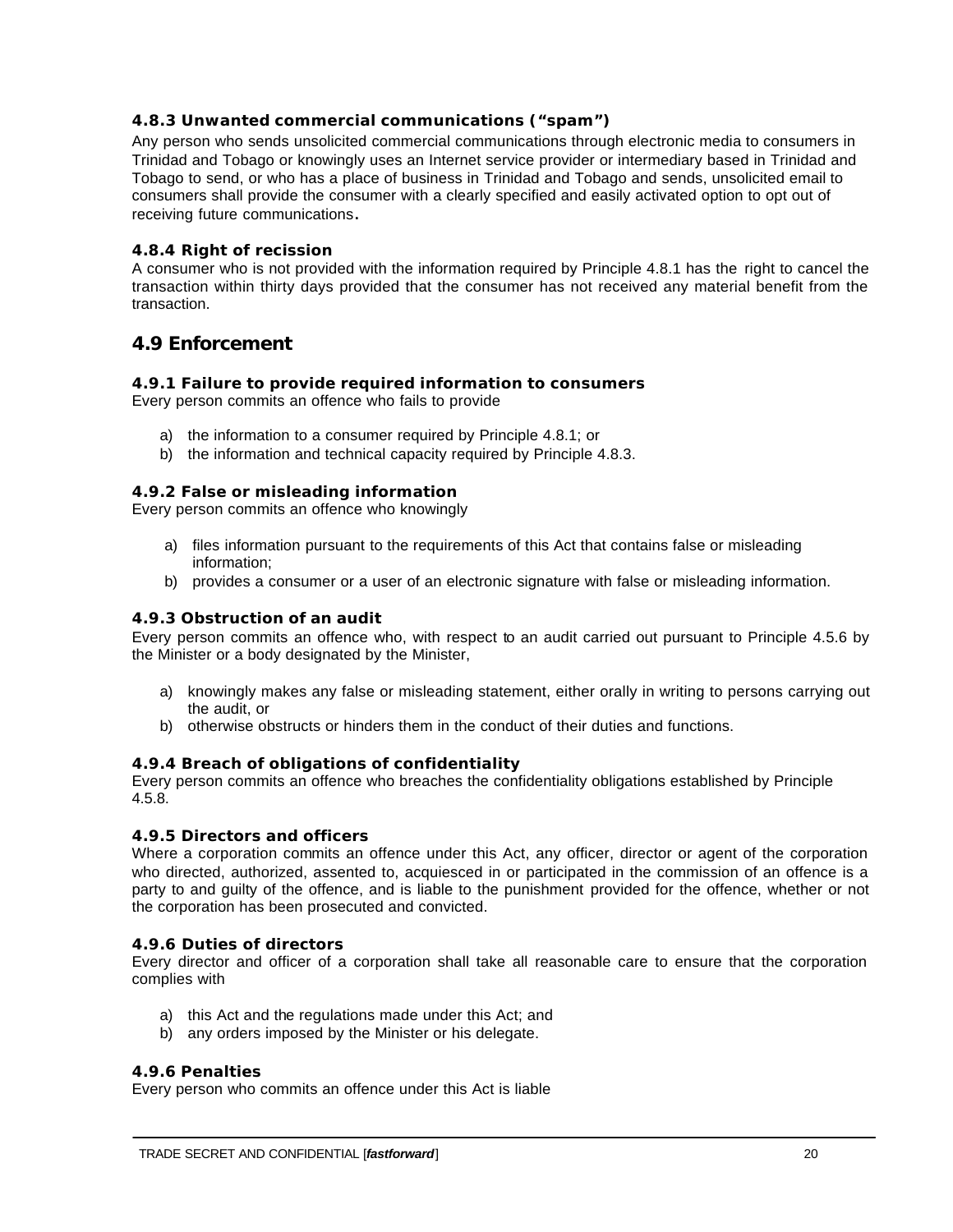- a) upon indictment, to a fine of not more than XX or to imprisonment for a term of not more than XX years, or both if a individual or a fine of XXXX if a corporation; and
- b) upon summary conviction, to a fine of not more than YY or to imprisonment for a term of not more than YY years or both if a individual or a fine of YYYY if a corporation.